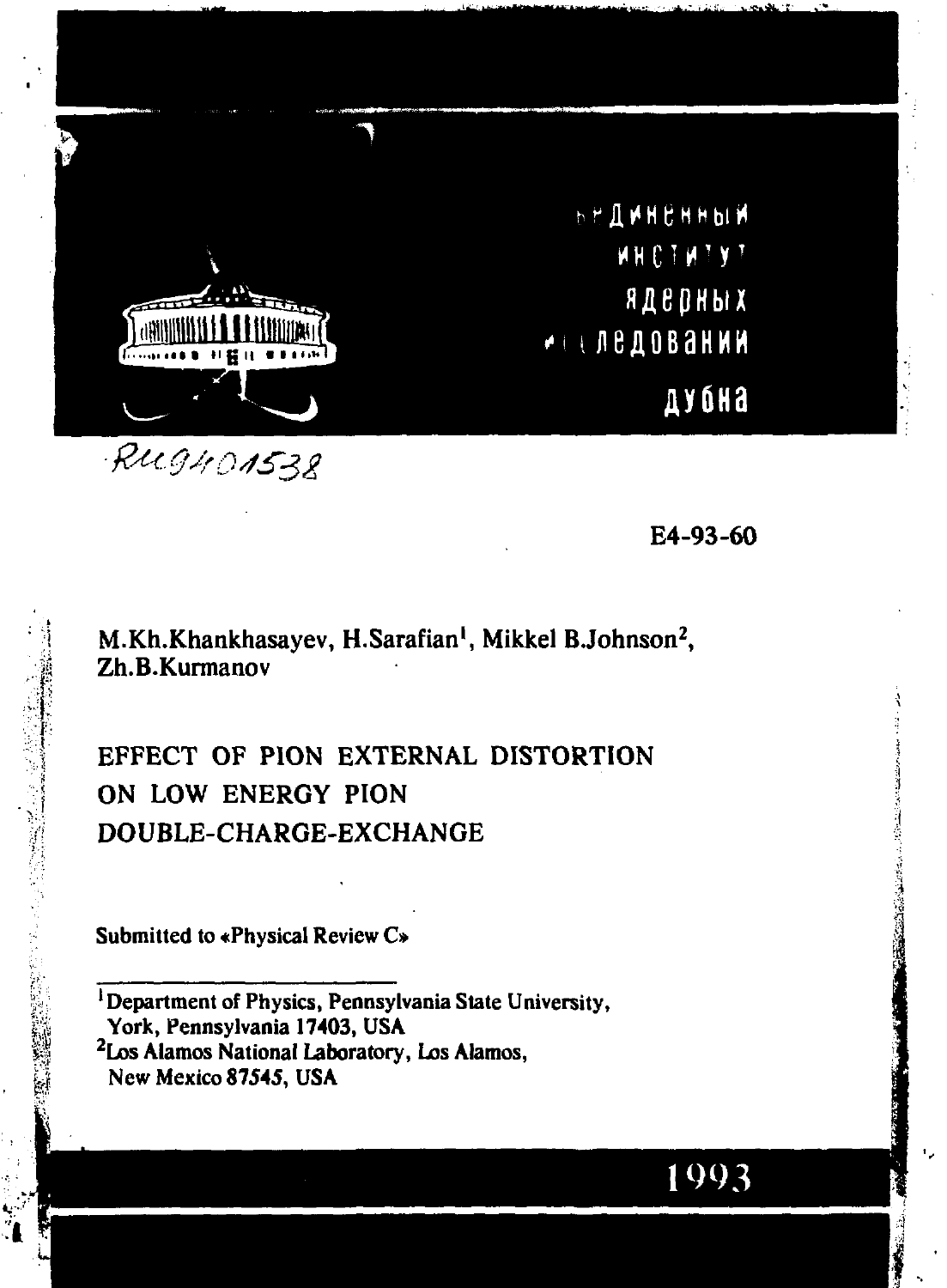# **1 Introduction**

**Barried Corporation** 

このことに、私の人に対抗などともにものの

In recent years, the pion-nucleus double-charge-exchange (DCX) to the double isobaric **analog state** (DIAS) **at** low energies (T=50 MeV) has **systematically been studied** [1]- [4]. Specially at low energies this reaction attracted a lot of interest. This is because in comparison to resonance region, where pions due to the strong interaction mostly get scattered by the surface of the nuclei, here rather weak  $\pi - N$  interaction allows a deep penetration. The latter provides a useful mean to probe the nuclear interior. Moreover, because the pion changes its charge by two units, it should therefore interact with at least two nuclcons. Hence the penetrability of a low energy pion on one hand and its two-body interactive character on the other provides an excellent ground to extract information on interesting topics such as: dynamical short range correlation of nucleons, isospin triplet coupling of nucleon pairs among others.

Globally there are two singular characteristics associated with the low energy pion DCX to DIAS. In the first, the magnitude of the measured cross-sections are comparable to those at resonance region. In the second, the differential cross-section is forward peaked. There are a number of proposed microscopic mechanisms in attempt to describe these features [4]-[16].

Many theoretical efforts have been devoted to clarify the role of the conventional sequential mechanism (SEQ- $\pi$ ), when two successive single-charge scattering of a pion by two nucleons takes place [5]-[9]. One can summarize the results for  $SEQ-\pi$  mechanism calculated in the plane wave approximation as follows: (a) The calculated differential cross sections reproduce qualitatively the angular distributions and underestimate them by more than a factor two. Only in [7] a quantitative description of the DCX scattering data in the plane wave approximation has been obtained, (b) The plane wave results for SEQ- $\pi$  are very sensitive to the nuclear structure [6], [5], to the short range correlation effects [5], to the range of the pion-nucleon form factors [5], [8] and to uncertainties in the  $\Delta$ -N interaction [5] (especially within the framework of the  $\Delta$ -hole model [6]).

In a number of attempts it has been shown that there could be a significant contribution to the DCX via non-conventional mechanisms such as: 1) Meson-Exchange-Currents (MEC) [12], [13J and 2) Absorption channel (10], [II]. According to these reports each one of these individual "exotic" mechanisms at low energies could constructively interfere with the standard (SEQ) process and could produce almost perfect fits to the experimental DCX angular distributions. It should be stressed that these results have been obtained in the plane wave approximation and hence should not be compared to data.

The effect of a pion distortion for the SEQ- $\pi$  mechanism has been studied in several papers [4], [6]-[9]. The pion distortion comes about both from the distortion of in- and out-going pion (external distortion) as well as from the distortion of intermediate pion (internal distortion). In the Bleszynsky-Glauber paper [7] it has been noted that the pion distortion effect at low energies is of no importance and can be neglected. Л strong pion distortion effect (external + internal) has been found in  $[6]$  and  $[4]$ . In the last two papers, by turning on the pion distortion, the plane wave results are magnified by a factor of two. In these papers also it has been pointed out that the main effect comes from the distortion of the intermediate pion. Turning off the internal distortion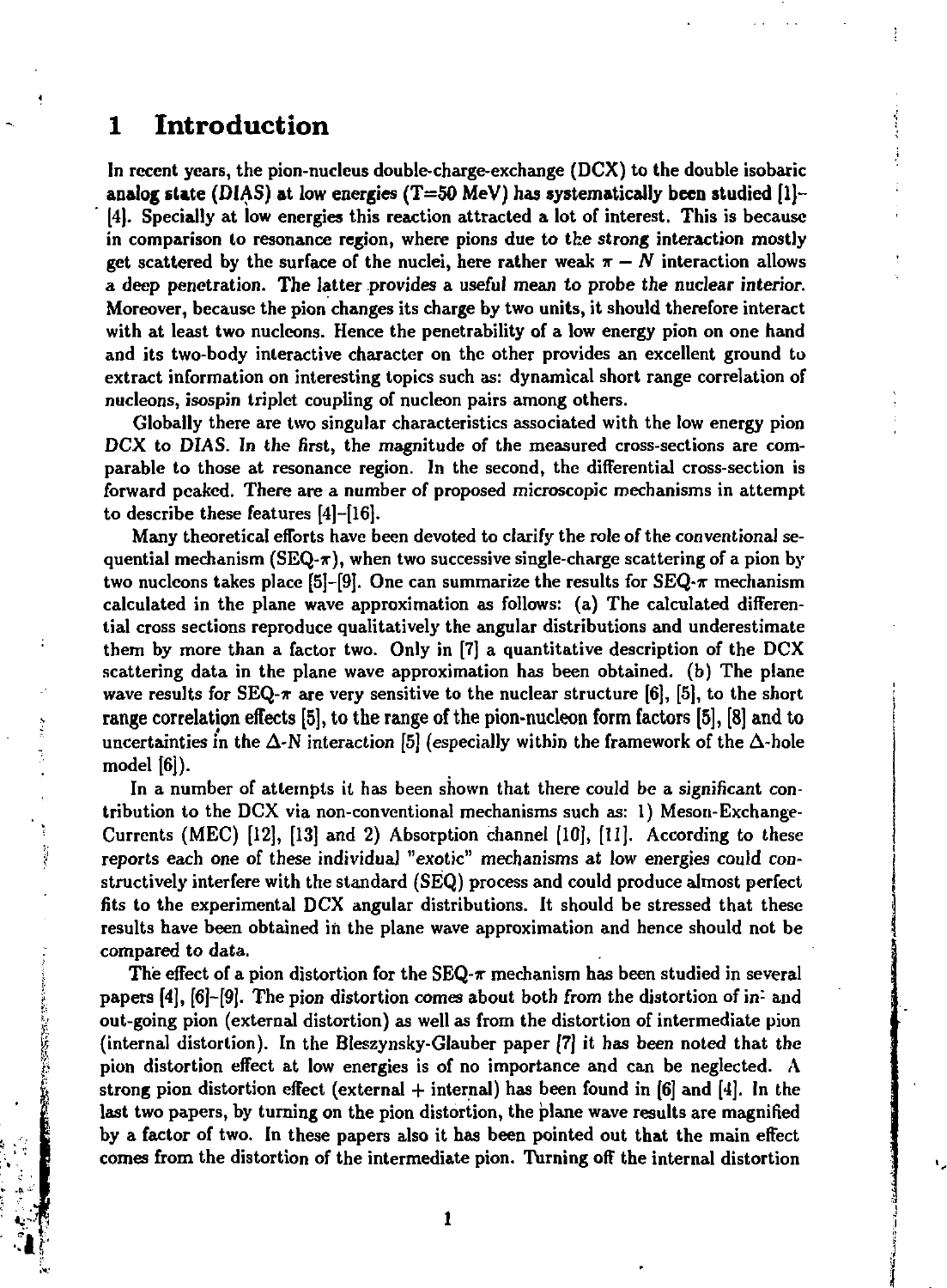decreases strongly the cross section. On the other hand in [9] it has been noted that the inclusion of the internal distortion generally decreases the calculated cross sections. The effect of external distortion within the framework of the DWIA-approximation has been studied recently in [8] and authors claimed that the distortion of the external pion considerably changes the plane wave angular distribution, increasing the cross sections at forward angles and decreasing them at large angles.

From the above it follows so far that the situation with the pion distortion effect is controversial and there is a need for further investigations. Taking into account that, first, the DWIA calculations are a very time consuming procedure and, second, there are several competing dynamical mechanisms, which might contribute to DCX at low energies, it is advantageous to develop an effective approximate method to take into account the pion distortion effects.

Therefore we studied the distortion problem from two different directions. 1) The intermediate distortion, which is under investigation and the results will be reported later. 2) The external distortion, which is the subject of this paper. It is very important to treat the external distortion separately. This is because for non-conventional, "exotic" mechanisms only external pions can be distorted.

The purpose of this paper is, therefore, to characterize the contribution of the pion external distortion to pion double charge exchange. We have considered this problem within the framework of the optical model, in which pion-nucieus single and double charge exchange to isobaric analog states, as well as elastic scattering, are related to the strong interaction through isospin symmetry [14-16]. The isoscalar and isovector terms of the optical potential are taken to be known and well-reproduce elastic and SCX to isobaric analog states.

In this theory, the DCX amplitude to DIAS consists of two pieces. The first contribution arises from the iteration of the isovector potential  $U_1$ , representing DCX mediated by a scattered pion and the nucleus excited to the isobaric analog state. In many cases this piece (called the analog route (AR)) is quite large and is tightly constrained by both empirical and theoretical considerations. We take our model of the analog route from Ret. [16], where the isovector interaction includes not only a lowest-order piece built up in the standard way from the free pion-nucleon scattering amplitude, but also a second-order piece representing short-range and Pauli correlations.

The second contribution to DCX comes from all other sources, including excitation of the nucleus through nonanalog-route (NAR) intermediate states and excitation of the meson and baryon fields themselves. These are represented by an isotensor term  $U_2$ in the optical potential. It consists of a coherent sum of plane-wave amplitudes for the corresponding phenomena, including (among others) DCX mediated by pion absorption channels  $(U_2^{abs})$ , by meson exchange currents  $(U_2^{MEC})$ , and by nonanalog nuclear states  $(U_2^{NAR})$ . One of the ultimate goals is to use measurements of DCX as a mean for quantitatively testing models of the isotensor interaction. We will illustrate our method of including external distortions using only one piece of the complete isotensor interaction, namely  $U^{NAR}_n$ , which is constructed from the SEQ mechanism taken from Ref. [5]. This is built up from excitation of the nucleus to all intermediate states and includes the effects of short-range nucleon-nucleon correlations and an intermediate rho meson. Details of constructing the isotensor potential *U^AR* are discussed in Appendix A, where, first of all, an isotensor potential  $U_2^{SEQ}$  is formed from the SEQ model of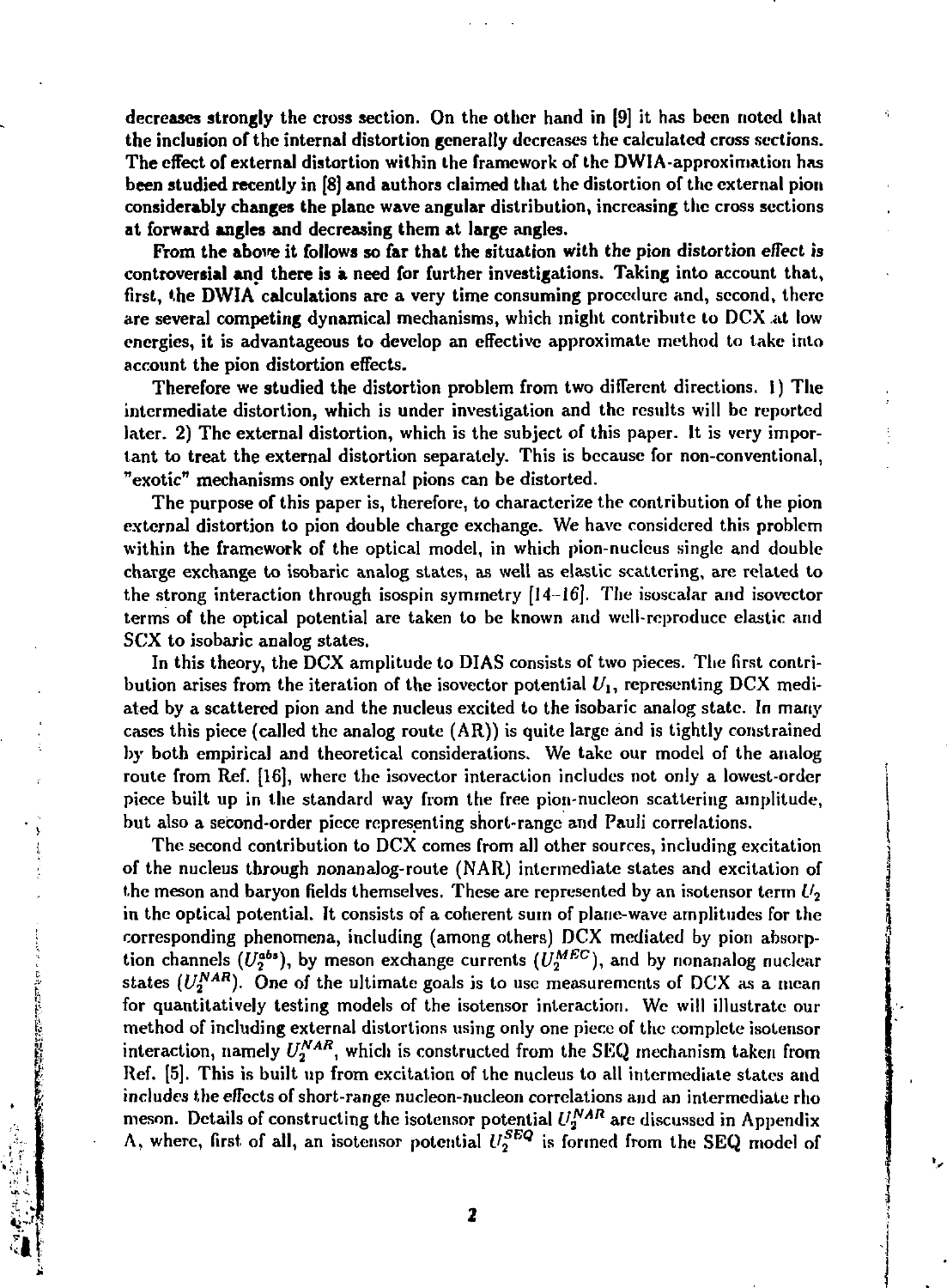**Ref.** [5] and, secondly, the contributions from analog states,  $\Delta U^{AB}$ , are subtracted to **avoid double counting with the analog route taken from the theory of Ref. [16],** 

$$
U_2^{NAR} \equiv U_2^{SEQ} - \Delta U_2^{AR}.
$$

Later, in Sect. 4, we compare  $\Delta U_2^{\text{AR}}$  with the analog-route contributions obtained **from Ref. [16] to get the differences reflecting the importance of medium modifications (second-order effects) in** *U\. .* 

**To calculate the distorted wave (DW) amplitude we have developed a procedure based on the approximating the given optical potential with a separable interaction. This makes it possible to present the DW amplitude as a product of the plane wave (PW) amplitude and the distortion factor at the given partial channel. These distortion factors are expressed in terms of the pion-nucleus form factors, which determine the**  off-energy-shell behavior of the elastic scattering amplitude. We obtain the x-nucleus **form factors using the Bateman separable approximation method [22].** 

**This paper is organized as follows. In section 2, we present the general formalism**  within the framework of the isospin invariant model: the two potential formulas for the **DCX amplitude is derived and an expression for the OW-amplitude in the separable approximation is obtained. The section 3 is devoted to the calculation of the т-nucleusform factors. In section 4 we present results and conclusions. In Appendix A the details**  of constructing the isotensor potential  $U_2^{S Z Q}$  and in Appendix B the details concerning the procedure of calculation the  $\pi$ -nucleus form factors are given.

## **2 Formalism**

## **2.1 Isospin-Invariant Optical Model**

**Pion-nucleus isoelastic scattering (if we assume that isospin breaking effects can be ignored) can be treated theoretically on the basis of an optical potential of the form** 

$$
\hat{U} = U_0 + U_1(\vec{\phi} \cdot \vec{T}) + U_2(\vec{\phi} \cdot \vec{T})^2
$$
 (1)

where the  $\vec{\phi}$  ( $\vec{T}$ ) is the pion (nucleus) isospin operator [14]. We assume that the isoscalar  $(U_0)$  and isovector  $(U_1)$  potentials are known and are fitted to the elastic and single-charge exchange data  $[14]$ ,  $[15]$ ,  $[16]$ . The isotensor potential  $(U_2)$  doesn't **contribute significantly to the elastic and "SCX channels, but dominates in the DCX.**  The  $\pi$ -nucleus scattering T-matrix has the identical isospin structure:

$$
\hat{\mathcal{T}} = \mathcal{T}_0 + \mathcal{T}_1(\vec{\phi} \cdot \vec{T}) + \mathcal{T}_2(\vec{\phi} \cdot \vec{T})^2 \tag{2}
$$

**The DCX scattering amplitude is determined ihrough the isotensor term as** 

$$
\langle \pi^{-}; DIAS | \hat{T} | \pi^{+}; g.s. \rangle = \sqrt{T_{0}(2T_{0} - 1)} \mathcal{T}_{2}, \tag{3}
$$

where  $T_0$  is the z-component of the nuclear isospin;  $T_0 = (N - Z)/2$ ,  $\langle g.s. \rangle = \langle T_0, -T_0 \rangle$ and  $|DIAS\rangle = |T_0, -T_0 + 2\rangle$ . The plane-wave Born approximation (PWBA) for  $T_2$  is

$$
T_2^{PWBA} = \langle \pi^-; DIAS | U_2 | \pi^+; g.s. \rangle \tag{4}
$$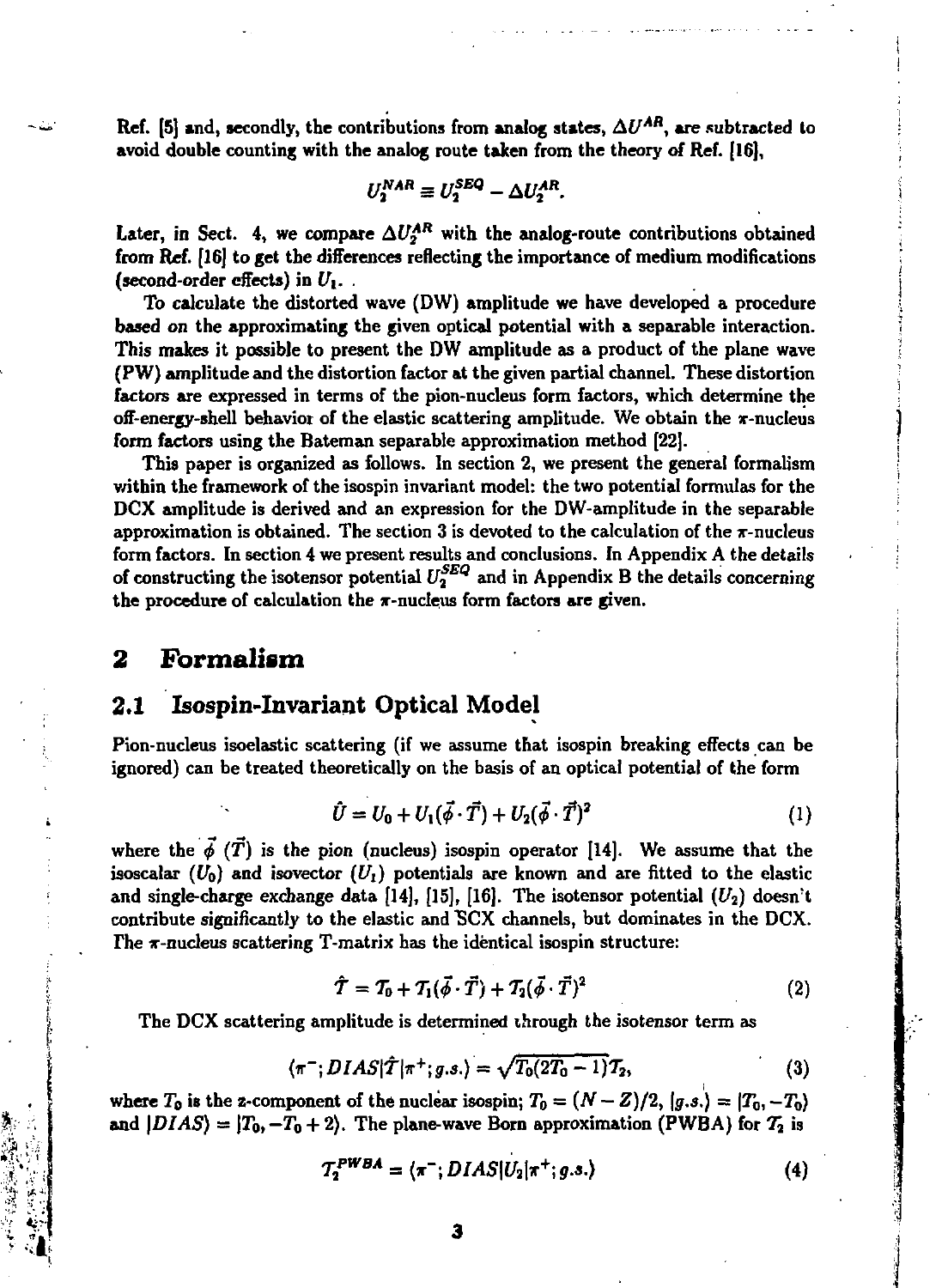**In recent years many theoretical efforts [3]-[16] were directed toward different mech**anisms contributing to  $U_2$ . In the present paper we are interested in the calculation of **the effect of external pion distortion on the plane-wave results within the framework of the optical model.** 

#### **2.2 Two-potential** Formalism

**Let us represent the optical potential Eq.(l) in the following form** 

$$
\hat{U} = \hat{V} + \hat{R} \tag{5}
$$

**where** 

$$
\hat{V} = U_0 + U_1(\vec{\phi} \cdot \vec{T}) \tag{6}
$$

$$
\hat{R} = U_2(\vec{\phi} \cdot \vec{T})^2 \tag{7}
$$

Since  $U_2 \ll U_1 \ll U_0$  [16], the isotensor term  $U_2$  could be considered as a per**turbation to the elastic and SCX channels. Therefore within the framework of the two-potential formalism [17] we obtain the following expression for the total scattering matrix** 

$$
\mathcal{T} = T_V + \Omega_V^{(-)^+} [\hat{R} + \hat{R} \mathcal{G}_P^{(+)} \hat{R}] \Omega_V^{(+)}, \tag{8}
$$

where  $\mathcal{G}_p^{(+)}$  is a full Green function

$$
\mathcal{G}_P^{(+)} = [E - \mathcal{H} \pm i\delta]^{-1},\tag{9}
$$

**for the Hamiltonian** 

$$
\mathcal{H} = K_{\pi} + H_A + \bar{U}.\tag{10}
$$

Here  $T_V$  is a scattering matrix and  $\Omega_V^{(1)}$  is a Möller operator for the Hamiltonian

$$
\mathcal{H}_V = K_\pi + H_A + \hat{V}, \tag{11}
$$

where  $K_{\pi}$  is a pion kinetic energy operator,  $H_A$  is the nuclear Hamiltonian and V is given by Eq.(6). The Möller operator is expressed in terms of the  $T_V$ -matrix as:

$$
\Omega_V^{(\pm)} = 1 + \hat{P} G^{(\pm)} T_V^{(\pm)},\tag{12}
$$

where  $G^{(\pm)}$  is a free Green function

$$
C^{(\pm)}(E) = (E - K_{\pi} - H_A \pm i\delta)^{-1}
$$
 (13)

and  $\hat{P} = |0\rangle\langle 0|$  is a projection operator into the nuclear isobar analog states (ground **states).** 

**For DCX scattering to DIAS we get** 

$$
\langle \pi^{-}; DIAS|T|\pi^{+}; g.s.\rangle = T_V^{AR} + \sqrt{T_0(2T_0-1)}T_2^{DWBA} \qquad (14)
$$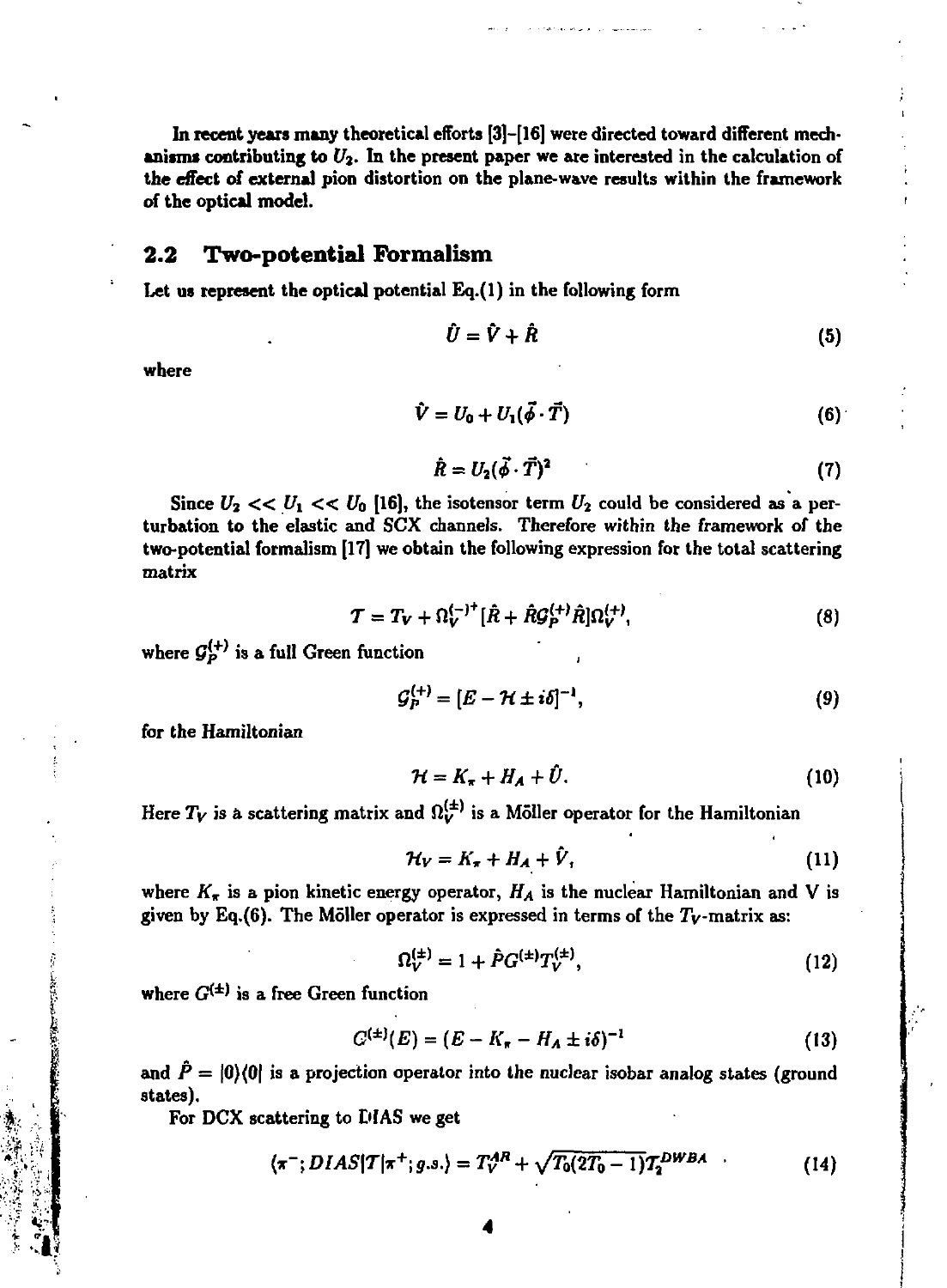Here  $T_A^{AR}$  is the contribution to DCX through the analog route transitions (at least two actions of the isovector potential). If we neglect in Eq.(7) with the higher order terms in  $\sim \hat{R}$  we are getting the distorted wave Born approximation (DWBA) for the isotensor amplitude, where

$$
T_2^{DWBA} = \langle \psi_{\vec{k}_f}^{(-)}(\pi^-; DIAS) | U_2 | \psi_{\vec{k}_i}^{(+)}(\pi^+; g.s.) \rangle \tag{15}
$$

here

$$
\psi_{\vec{k}}^{(\pm)} = \Omega_V^{(\pm)} |\vec{k}\rangle \tag{16}
$$

From Eqs. (14) and (16) it follows that the procedure of taking into account the pion distortion consists of (a) replacing the pion plane-waves in Eq.(4) by the distorted waves, and (b) adding the term  $T^{AR}$ , which describes the contribution to DCX through the analog route transitions.

#### $2.3$ **Distortion Factors**

Introducing in Eq.(15) a complete set of intermediate pion-nucleus plane-wave states one can rewrite Eq.(15) in the following form:

$$
\mathcal{T}_{2}^{DWBA}(E) = \sum_{\tilde{q}_{1}, \tilde{q}_{2}} D_{\pi-\text{,DIAS}}^{(-)}(\vec{k}_{f}, \tilde{q}_{1}; E) \langle \pi^{-}, \tilde{q}_{1}; DIAS | \mathcal{T}_{2}^{PWBA}(E) | \pi^{+}, \tilde{q}_{2}; g.s. \rangle \times
$$

$$
D_{\pi+\text{,g.s.}}^{(4)}(\vec{q}_{2}, \vec{k}_{i}; E) \tag{17}
$$

where the distortion factors  $D^{(\pm)}$  are defined by

$$
D^{(\pm)}(\vec{k},\vec{q};E) \equiv \langle \vec{k} | \Omega_V^{(\pm)}(E) | \vec{q} \rangle = (2\pi)^3 \delta(\vec{k} - \vec{q}) + T_V^{(\pm)}(\vec{k},\vec{q};E) \frac{1}{E - E(q) \pm i\delta} \tag{18}
$$

The sum over  $q_1$  and  $q_2$  is.

$$
\sum_{\tilde{q}_1,\tilde{q}_2}\equiv \int \frac{d\tilde{q}_1}{(2\pi)^3}\int \frac{d\tilde{q}_2}{(2\pi)^3}
$$

and  $E = E(k_i) = E(k_i)$  is the scattering energy. In Eq.(17) we neglected the small contributions, which might come from the single isobaric analog intermediate states.  $T_V^{(\pm)}$  in Eq.(18) are the elastic pion scattering amplitudes in the initial and final channels. For nuclei such as:  $^{14}C$ ,  $^{18}O$ , which have the isospin  $T_0 = 1$ , one may realize that by ignoring the Coulomb potential the distortion factors of initial and final states could be identical and, therefore,

$$
D_{\pi^- ,DIAS}^{(\pm)} = D_{\pi^- ,g.s.}^{(\pm)} \tag{19}
$$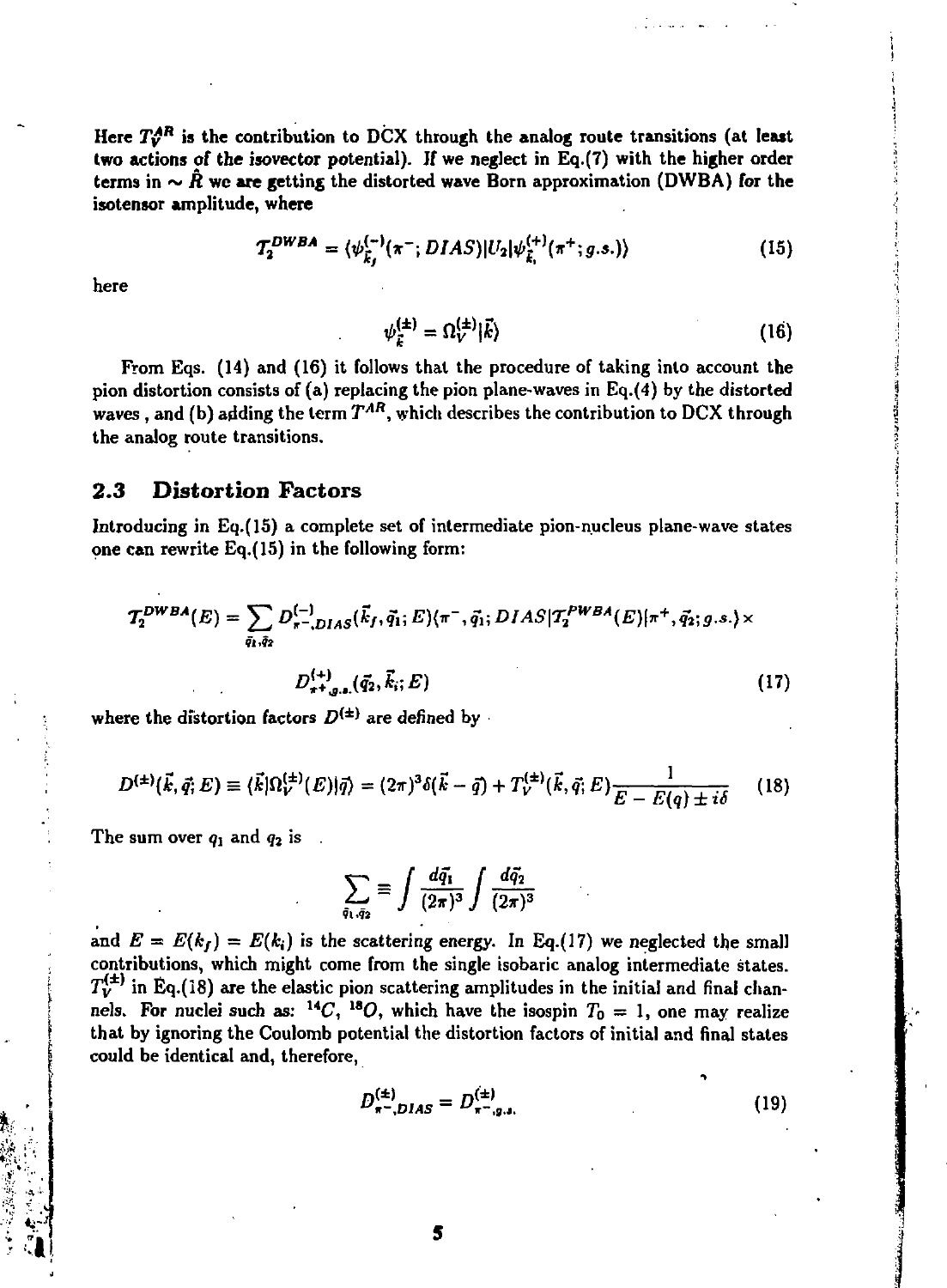## **2.4 Partial Wave Expansion**

**Let us decompose all quantities in Eq.(17) into the partial wave series** 

$$
\langle \vec{k} | \hat{O}(E) | \vec{q} \rangle = 4\pi \sum_{a} \bar{\mathcal{Y}}_{a}(\hat{k}) \mathcal{Y}_{a}(\hat{q}) O_{a}(k, q), \tag{20}
$$

where  $\alpha$  denotes the quantum numbers of a given partial channel such as: the orbital angular momentum (I), total angular momentum (I), isospin (T), etc. To simplify formulation we consider the case of the spinless nuclei having isospin  $T_0 = 1$ . In this **case**  $\alpha = (l, l)$ , where  $I = T_0 \pm 1$ ,  $T_0$ . For the partial wave of  $T_2^{DWBA}$  we obtain

$$
T_{2,\alpha}^{DWBA}(E) = \int_0^\infty \frac{q_1^2 dq_1}{2\pi^2} \int_0^\infty \frac{q_2^2 dq_2}{2\pi^2} D_{\alpha}^{(-)^+}(k_f, q_1; E) T_{2,\alpha}^{PWBA}(q_1, q_2; E) D_{\alpha}^{(+)}(q_2, k_i; E) \tag{21}
$$

**where the partial components of the distortion factors are:** 

$$
D_{\alpha}^{(\pm)}(k,q;E) = 2\pi^2/k^2\delta(k-q) + T_{\alpha}^{(\pm)}(k,q;E)\frac{1}{E - E(q) \pm i\delta}
$$
 (22)

Note that for the isoelastic scattering  $(k_f = k_i)$  there is the identity:

$$
D_{\alpha}^{(-)\dagger}(k,q;E) = D_{\alpha}^{(+)}(q,k;E)
$$
 (23)

#### **2.5 On-Shell Distortion Factor**

**If we neglect in Eq.(22) the off-energy shell part of the Green function by combining**  the on-energy shell of Eq.(22) with (21) and integrating over the  $q_1$  and  $q_2$  we get

$$
T_{2,\alpha}^{DWBA}(k_f, k_i; on-shell) = \tilde{\gamma}_{\alpha}^{DW}(k_f, k_i) T_{2,\alpha}^{PWBA}(k_f, k_i; E(k)) \qquad (24)
$$

where the distortion factor  $\tilde{\tau}(k_f, k_i)$  is defined by:

$$
\hat{\gamma}_{\alpha}^{DW}(k_f, k_i; on - shell) = (1 + ik_f F_{\alpha}(k_f)) (1 + ik_i F_{\alpha}(k_i))
$$
\n(25)

Here  $F_{\alpha}(k)$  is the  $\pi$ -nucleus elastic scattering amplitude given by:

$$
F_{\alpha}(k) = -\frac{\bar{\omega}}{2\pi} T_{\alpha}^{(+)}(k,k;E(k)),
$$
\n(26)

**where** *ш* **is the reduced pion-nucleus mass.** 

**私におりたとこともできたともものに私に安全な気配置の転換は** 

#### **2.6 Off-shell Distortion Factors**

**The most difficulty comes from the problem of taking into account the effects of the off-energy shell pion distortion, which is related to the principle value integration in Eq.(22). We use an approach based on the approximating the given optical potential with the separable interaction. Here we use the rank-one separable potential. Within the framework of this model the off-shell T-matrix is expressed in terms of the on-shell scattering matrix**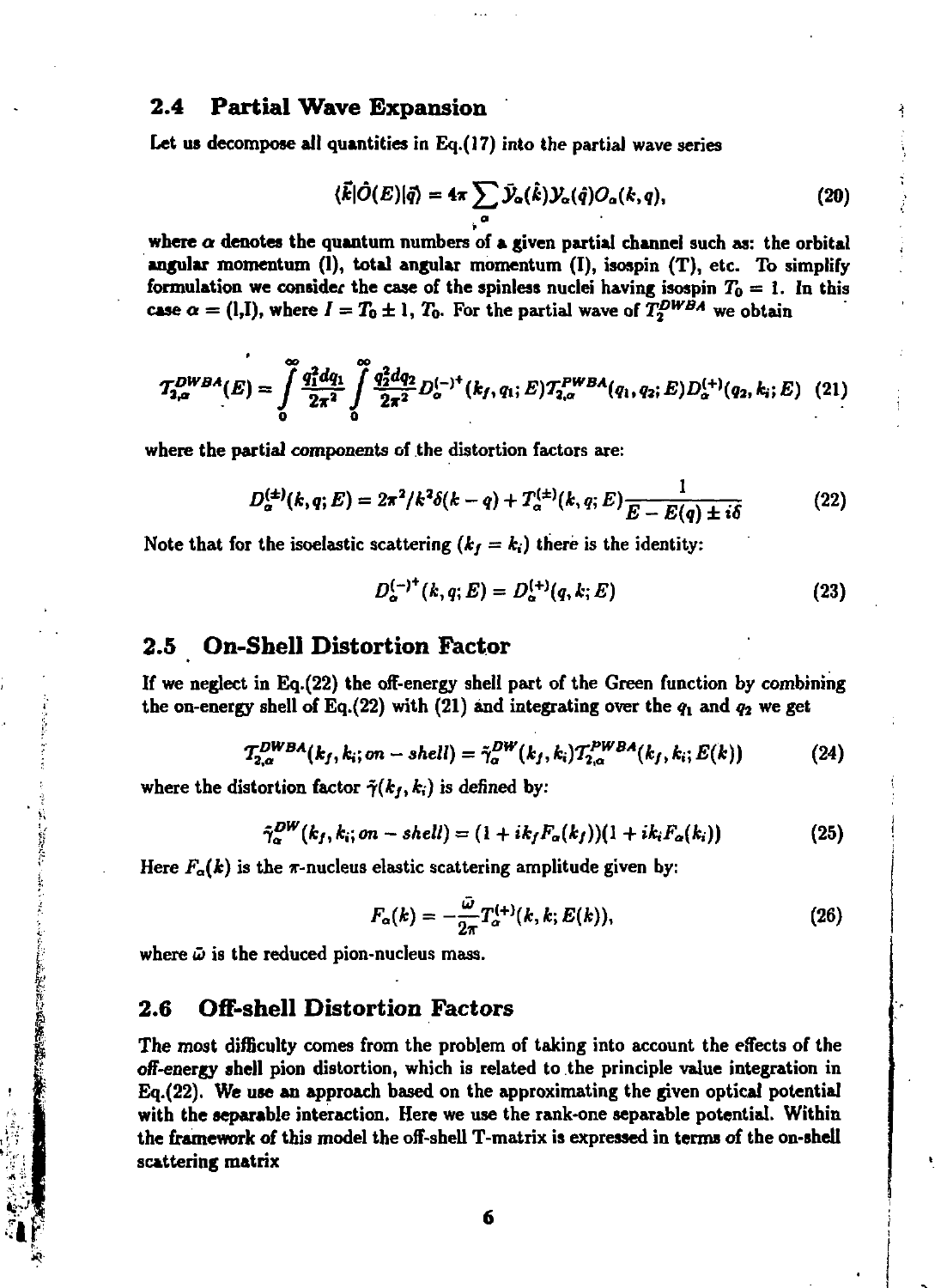$$
T_{\alpha}(q_1, \dot{q_2}; E) = T_{\alpha}(k, k; E(k)) \frac{g_{\alpha}(q_1)g_{\alpha}(q_2)}{g_{\alpha}^2(k)} \tag{27}
$$

Here the  $q(q)$  is the pion-nucleus form factor defined in Sect. 3. It is also natural to assume that identical form factor could be used for the off-shell behavior of the plane-wave amplitude in Eq.(21). Using Eq.(27) we obtain

$$
T_{2,\alpha}^{DWBA}(k_f, k_i; E) = \gamma_{\alpha}^{DW}(k_f, k_i) T_{2,\alpha}^{PWBA}(k_f, k_i; E), \qquad (28)
$$

where

$$
\gamma_{\alpha}^{DW}(k_f, k_i) = (1 - k_f F_{\alpha}(k_f) \xi_{\alpha}(k_f)) (1 - k_i F_{\alpha}(k_i) \xi_{\alpha}(k_i))
$$
\n(29)

and

.<br>R

$$
\xi_{\alpha}(k) = \frac{1}{\pi \epsilon_{\pi A}(k)} \int\limits_{0}^{\infty} \frac{q^2 dq}{2\pi^2} \left[\frac{g_{\alpha}(q)}{g_{\alpha}(k)}\right]^2 \frac{1}{E(k) - E(q) + i\delta} \tag{30}
$$

Here  $\epsilon_{\pi A}(k) = k^2/[2\pi^2 dE(k)/dk] = k\bar{\omega}/2\pi^2$  is the scattered states density. For the isoelastic scattering  $k_i = k_f$ . If we neglect the principle value part of the integral in Eq.(30), the distortion factor (29) could be reduced to the on-shell result given by  $Eq.(25)$ .

#### **Pion-Nucleus Form Factor** 3

In this section we outline the procedure of determining the  $\pi - A$  form factor following Bateman method [22]. This method is based on an assumption that at low energies the  $\pi - A$  elastic scattering could be analyzed in terms of a separable rank-one potential.

There are a number of different optical potentials, which equally well describes the low energy  $\pi - A$  interaction [18]-[21]. It has been shown yet [19] that all these potentials are closely related to Kisslinger potential. This globally parameterized potential is given by

$$
\frac{-2\bar{\omega}}{4\pi}U(r) = b_{eff}\rho(r) - c_{eff}\vec{\nabla}\rho(r)\vec{\nabla} + c_{eff}\frac{\bar{\omega}}{2M}\vec{\nabla}^2\rho(r)
$$
(31)

where  $\bar{\omega}$  is the  $\pi - A$  reduced mass,  $\rho(r)$  is the nuclear density, and  $b_{eff}$  and  $c_{eff}$  are the complex energy dependent parameters. To apply the separable approximation method following Bateman, momentum space representation of this potential is decomposed in the partial waves. So, a partial wave component of the rank-one potential is given by:

$$
V_L(k',k) = V_L^{(1)}(k',k) = \lim_{s \to 0} \frac{V_L(k',s)V_L(s,k)}{V_L(s,s)}
$$
(32)

It is shown in Appendix B that Eq. (32) leads for the  $\pi - A$  optical potential given in Eq.(31) to the following  $\pi$ -nucleus form factors

$$
g_L(k) = k^L e^{-k^2/4\alpha} (1 - \beta_1 \frac{k^2}{4\alpha} - \beta_2 (\frac{k^2}{4\alpha})^2)
$$
 (33)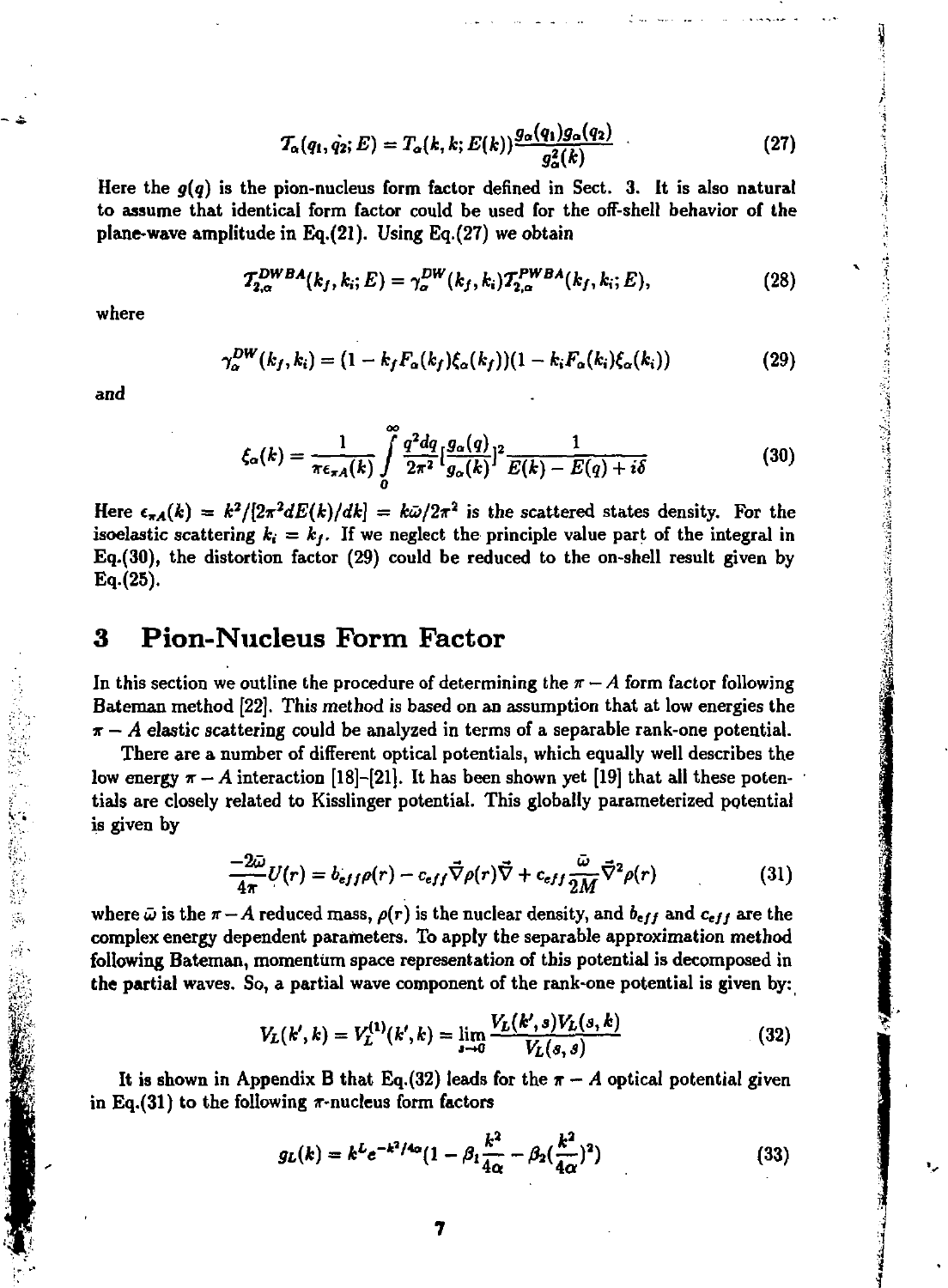where

$$
\beta_1 = [w(1 + L\eta) - 2\epsilon R(1 + w(L + \frac{3}{2}))]/D_L
$$
  
\n
$$
\beta_2 = 2w\epsilon R/D_L
$$
  
\n
$$
D_L = 1 + L\eta + w(L + \frac{3}{2})(1 + \frac{L(2L + 1)}{2L + 3}\eta)
$$
  
\n
$$
\eta = 2(1 - \epsilon)R
$$
  
\n(34)

Here  $\epsilon = \bar{\omega}/M$ , M is the mass of the nucleon,  $R = \alpha c_{eff}/b_{eff}$ , where  $\alpha$  and w are the parameters determining the nuclear matter density, which is taken in the form

$$
\rho(r) = \rho_0 (1 + w\alpha r^2) exp(-\alpha r^2) \tag{35}
$$

#### **Numerical Calculations, Results and Conclusion** 4

Here we present the results of the analysis of the external distortion effects for the double isobaric analog transitions for <sup>14</sup>C, i.e. the <sup>14</sup>C( $\pi^{+}$ , $\pi^{-}$ )<sup>14</sup>O(DIAS) reaction at the pion kinetic energy  $T_x = 50$  MeV. We consider here the SEQ mechanism, which has been studied in details in the plane wave approximation in [5].

#### **Distortion Factors** 4.1

According to Eqs.(25) and (29), we write the distortion factors as a sum of two terms

$$
\gamma_{\alpha}^{DW}(k_f,k_i)=\gamma_{\alpha}^{DW}(k_f,k_i;m-shell)+\gamma_{\alpha}^{DW}(k_f,k_i;off-shell),\qquad(36)
$$

where the on-shell distortion factor is expressed in terms of the elastic scattering amplitudes by Eq. (25), the off-shell distortion factor, which is determined by the principal value part of the integral (30), depends, in addition, on the pion-nucleus form factors.

To analyze the effect of distortion it is convenient to represent the distortion factors as

$$
\gamma_{\alpha}^{DW} = |\gamma_{\alpha}^{DW}| e^{i\phi_{\alpha}} \tag{37}
$$

In the Table we present the numerical results, which demonstrates the contribution to the overall distortion effect of the on- and off-energy shell distortion factors.

The pion-nucleus scattering amplitudes are calculated using the program PIESDEX. which is described in [16]. The parameters of the pion-nucleus optical potential [16] and the parameters of the nuclear density Eq.(35) for  $^{14}C$  also are taken from [16].

The pion-nucleus form factors are calculated for the optical potential Eq. (31), the parameters of which are taken to be

$$
b_{eff}(fm) = -0.074 + i0.018
$$
  

$$
c_{eff}(fm^3) = 0.427 + i0.040
$$
 (38)

These values correspond to Set E of the MSU optical potential [18] which provides the best fit of the 50 MeV elastic scattering data for this potential.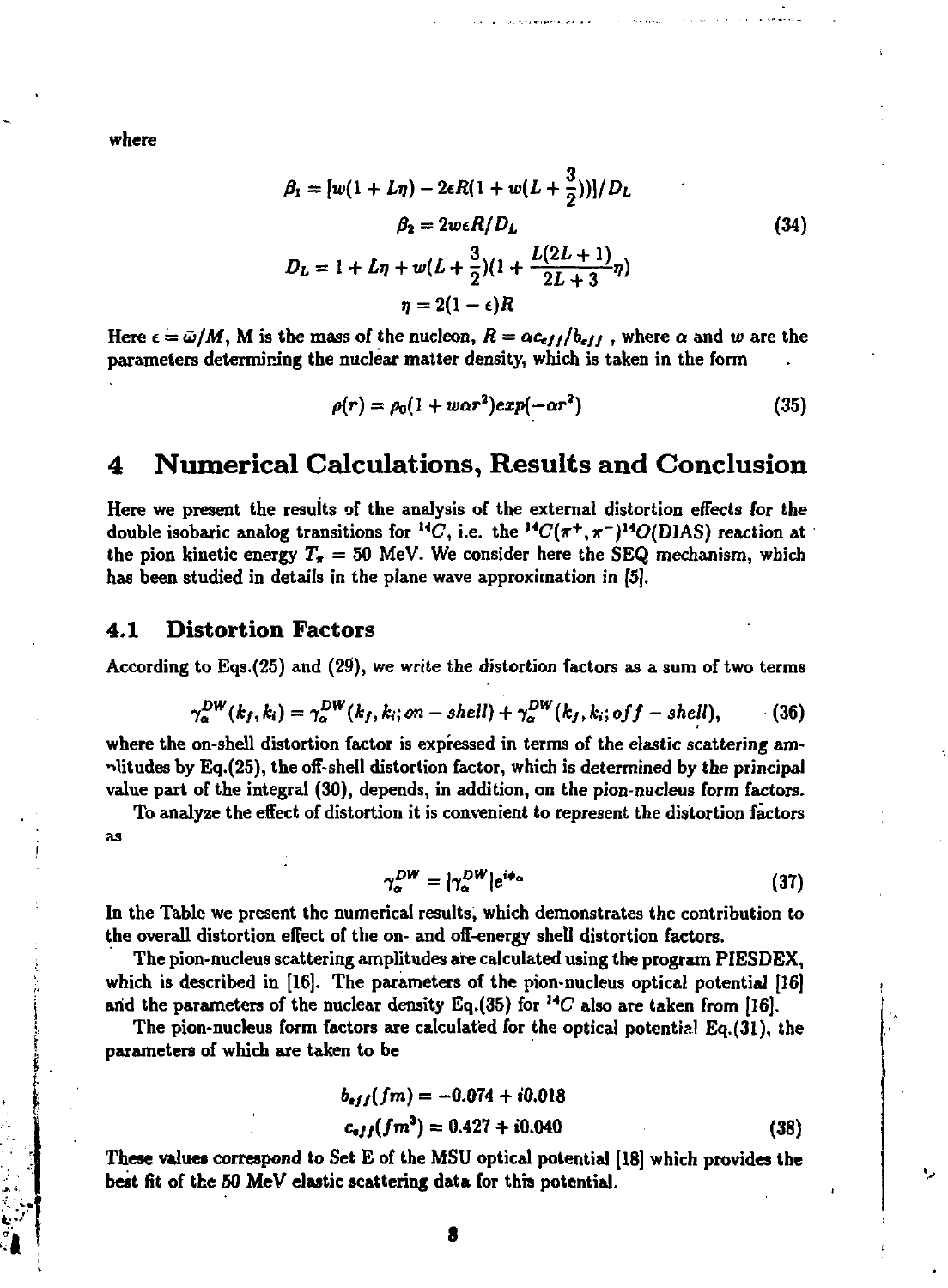|                        |                      |                                         |                                                       |               | of the on- and off-energy-shell distortion facto<br>tortion effect for the separate partial waves. 'I<br>the definitions is given in the subsection 4.1.               |  |
|------------------------|----------------------|-----------------------------------------|-------------------------------------------------------|---------------|------------------------------------------------------------------------------------------------------------------------------------------------------------------------|--|
|                        | $On-shell$           | - shell<br>Off -                        |                                                       | Full          |                                                                                                                                                                        |  |
| $\gamma_{\alpha}^{DW}$ | $\phi_\alpha [deg.]$ | $\frac{1}{2}$ UW                        | $\phi_\alpha [deg.]$                                  | $\frac{1}{2}$ | $\phi_\alpha [deg.]$                                                                                                                                                   |  |
| 0.694                  | $-23.33$             | 0.187                                   | $-61.28$                                              | 0.849         | $-31.11$                                                                                                                                                               |  |
| 0.727                  | 23.07                | 0.575                                   | 60.08                                                 | 1.236         | 39.32                                                                                                                                                                  |  |
| 0.908                  | 14.21                | 0.951                                   | 34.98                                                 | 1.829         | 24.84                                                                                                                                                                  |  |
| 0.992                  | 2.50                 | 0.549                                   | 12.91                                                 | 1.535         | 6.20                                                                                                                                                                   |  |
| 0.999                  | 0.26                 | 0.266                                   | 6.25                                                  | 1.264         | 1.52                                                                                                                                                                   |  |
| 1.000                  | 0.02                 | 0.134                                   | 3.84                                                  | 1.134         | 0.47                                                                                                                                                                   |  |
| 1.000                  | 0.001                | 0.071                                   | $-\overline{3.50}$                                    | 1.071         | $-\overline{0.23}$                                                                                                                                                     |  |
|                        |                      | $R = \alpha \frac{Rec_{eff}}{Re_{eff}}$ | $_{eff}$ and $c_{eff}$ , i.e. we use for R in Eq.(34) |               | rm factors Eq.(33) due to the complex optical potent<br>x. However, in our calculations, we neglected the in<br>is justified by the following reasons. First, from Eq. |  |

**Contribution of the on- and** off-energy-shell distortion **factors to the external pion distortion** effect for the separate partial waves. **The meaning**  of the definitions is given i

The  $\pi$ -nucleus form factors Eq.(33) due to the complex optical potential parameters Eq.(38) are complex. However, in our calculations, we neglected the imaginary parts of the parameters  $b_{eff}$  and  $c_{eff}$ , i.e. we use for R in Eq.(34)

$$
R = \alpha \frac{Rec_{eff}}{Re_{eff}}
$$

This approximation is justified by the following reasons. First, from Eq.(34) it follows that the parameter  $\beta_1$  is real for the S-wave, which gives the main contribution to the distortion effect. Second, we estimated the imaginary parts of the parameters  $\beta_{1,2}$  and have found that their imaginary parts are negligible in the low-energy region.

From the Table it is seen that the external distortion strongly influences the angular distribution. The absolute value of the distortion factors (see Eq.(37))  $|\gamma_{\alpha}^{DW}|$  reaches the value  $\sim$  2 for the D-wave decreasing then to unity with increasing of the orbital momentum. The phases  $\phi_{\alpha}$  of the distortion factors also change strongly the plane wave results especially for S- and P-waves.

The results presented in the Table also show that both the on-shell and off-shell distortions are important though the major contribution comes from the on-shell piece.

## **4.2 Distortion effect for SEQ**

2010年1月1日, 1980年, 1980年, 1980年, 1980年, 1980年, 1980年, 1980年, 1980年, 1980年, 1980年, 1980年, 1980年, 1980年

*L* 

6

 $0 \mid 0.694 \mid -23.33 \mid 0.187$ 

In Fig.l we present results of our calculations of the differential cross section for DCX to DIAS for <sup>14</sup>C using  $U_2^{SEQ}$  taken from [5]. The plane-wave result is given by the dashed line. The on-shell external distortion (short-dashed line) decreases substantially the plane wave angular distribution over the whole range of the scattering angles. Turning on the off-shell distortion (solid line) changes qualitatively the plane wave result, increasing it at forward angles and decreasing at large angles. The same qualitative effect of the external distortion has been obtained in [8] (DWIA approximation).

The results in Fig.1 are unrealistic for several reasons. One is that the pion wave internal to the amplitude is taken to be a plane wave in [5]. Thus the calculation in Fig.l is only meant to illustrate our method and not to be final result. Effects of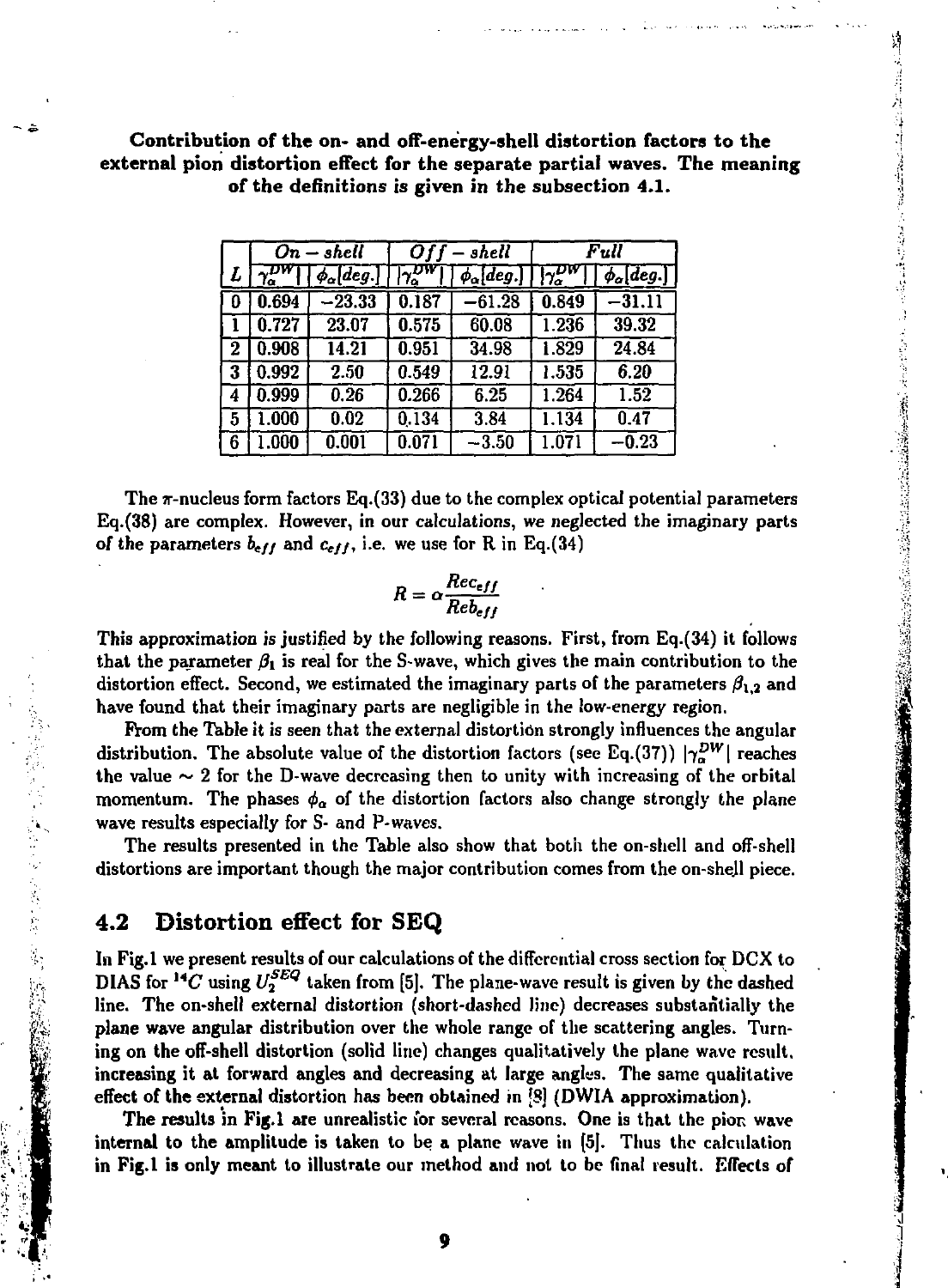

**Figure 1:** Differential cross sections for DCX  $^{14}C(\pi^{+}, \pi^{-})^{14}O$  to DIAS at  $T_{\pi} = 50MeV$ . **Calculations have been done for sequential mechanism. Dashed line corresponds to the plane wave results [5], solid line is for full and short-dashed line is only for on-shell external pion distortion calculations. The experimental data are taken from [4].** 

**internal distortion will be considered in a subsequent publication. Secondly, the AR**  contribution implicit in  $U_2^{SEQ}$  is not realistic, as discussed in Introduction.

**The formalism for taking into account the contribution of the AR transitions for the DCX scattering to DIAS (within the framework of the isospis-invariant optical model) has been developed in Subsects. 2.1 and 2.2, where the two-potential formula (14) for DCX amplitude has been derived. For the SEQ mechanism, the isotensor part**  *Ui* **of the optical potential, which determines the isotensor amplitude (15), reads as (see Appendix A)** 

$$
U_2 = U_2^{NAR} \equiv U_2^{SEQ} - \Delta U_2^{AR}.
$$

Here  $\Delta U_2^{AR}$  is the intermediate state contribution, which is subtracted to avoid double counting. Below we show the contributions of the AR and the isotensor potential  $U_2^{NAR}$ separately. The amplitude corresponding to  $U_2^{NAR}$  we label as  $T_2(NAR)$ , to  $\Delta U_2^{AR}$  as  $\mathcal{T}_2(AR)$ , and the AR (which is taken from Ref. [16]) as  $T^{AR}$ .

#### **4.3 Analog Route Transition**

**Consider first the contribution of the AR arising from the lowest-order optical potential (tee Eq.(A.5) in Appendix A)**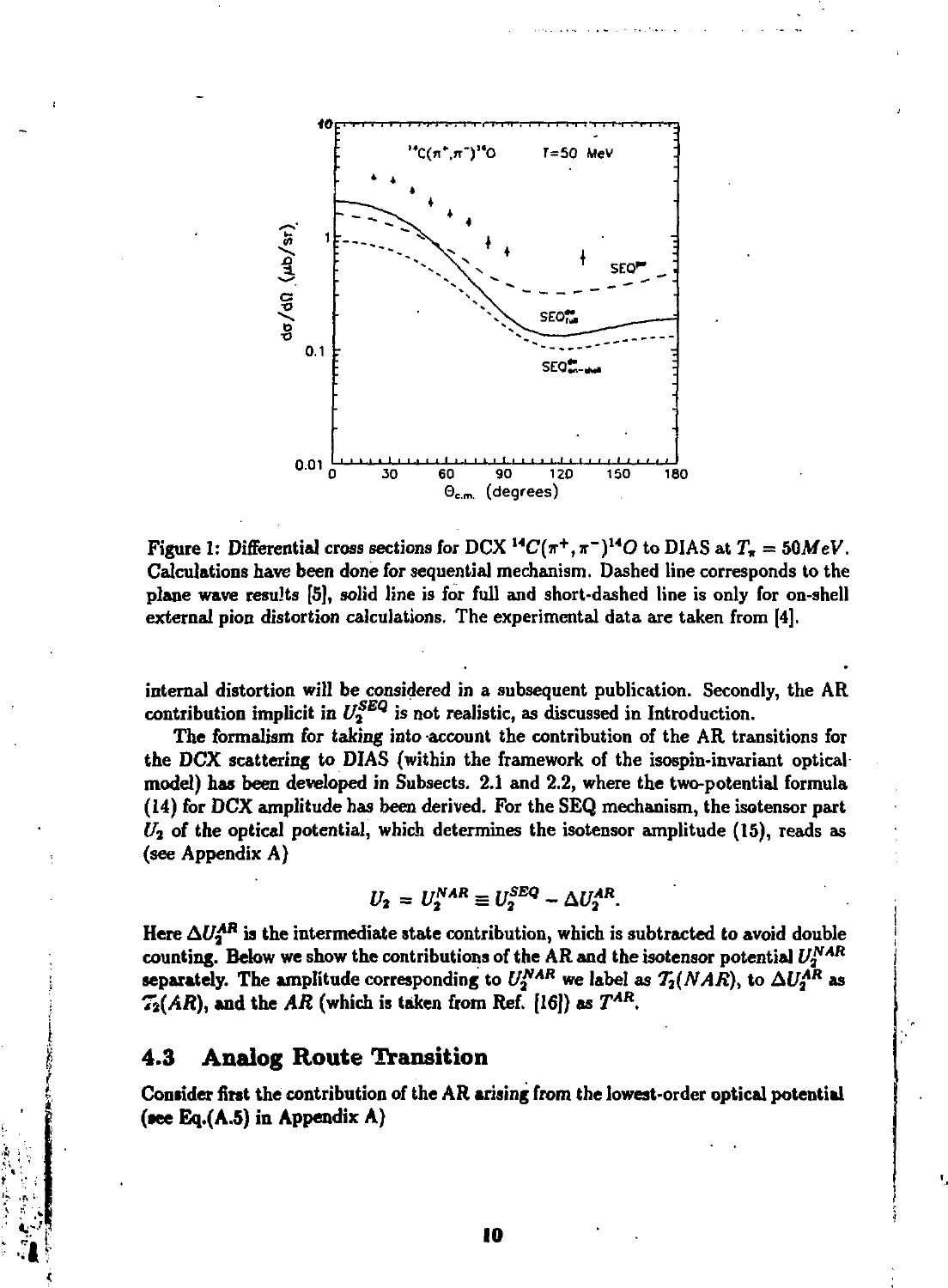

Figure 2: Contribution of analog route to differential cross sections of Fig.1. The meaning of the curves is the same as in Fig.1

The contribution of the AR,

$$
T_2(AR) = \langle \psi_{\vec{k}_I}^{(-)}(\pi^-; DIAS) | \Delta U_2^{AR} | \psi_{\vec{k}_I}^{(+)}(\pi^+;g.s.) \rangle,
$$

to the isotensor potential  $U_2^{SEQ}$  is shown in Fig.2. The dashed line shows the planewave approximation. The on-shell external distortions (short-dashed line) decreases substantially the plane-wave angular distribution over the entire range of scattering angles. Turning on the off-shell distortion (solid line) changes qualitatively the planewave result, increasing it at forward angles increasing it both at small and large angles, and decreasing at angles around 90°.

In Fig.3 we compare the AR with external distortions (short-dashed line) taken from Fig.2 with the corresponding AR calculation (dashed curve) taken from Ref. [16] (calculated with the lowest-order optical potential  $U_1^{(1)}$ ). This result includes the internal as well as external distortions of the pion, as it results from a full optical potential calculation. We see that the internal distortions, at least for the AR piece of the amplitude, changes drastically the cross section increasing it by an order of magnitude at forward angles.

The lowest-order optical potential does not contain the isovector correlation term (ELIV) which strongly effects on the SCX and DCX cross sections as it has been demonstrated in [16] (see Figs. 3 and 4 therein). The solid curve in Fig.3 shows the result of the optical-model calculation including the full  $U_1$  (including the isovector ELIV term and the second-order isovector absorption-dispersion term of Ref. [16]. needed to improve the small angle SCX cross section). We see by comparing the dashed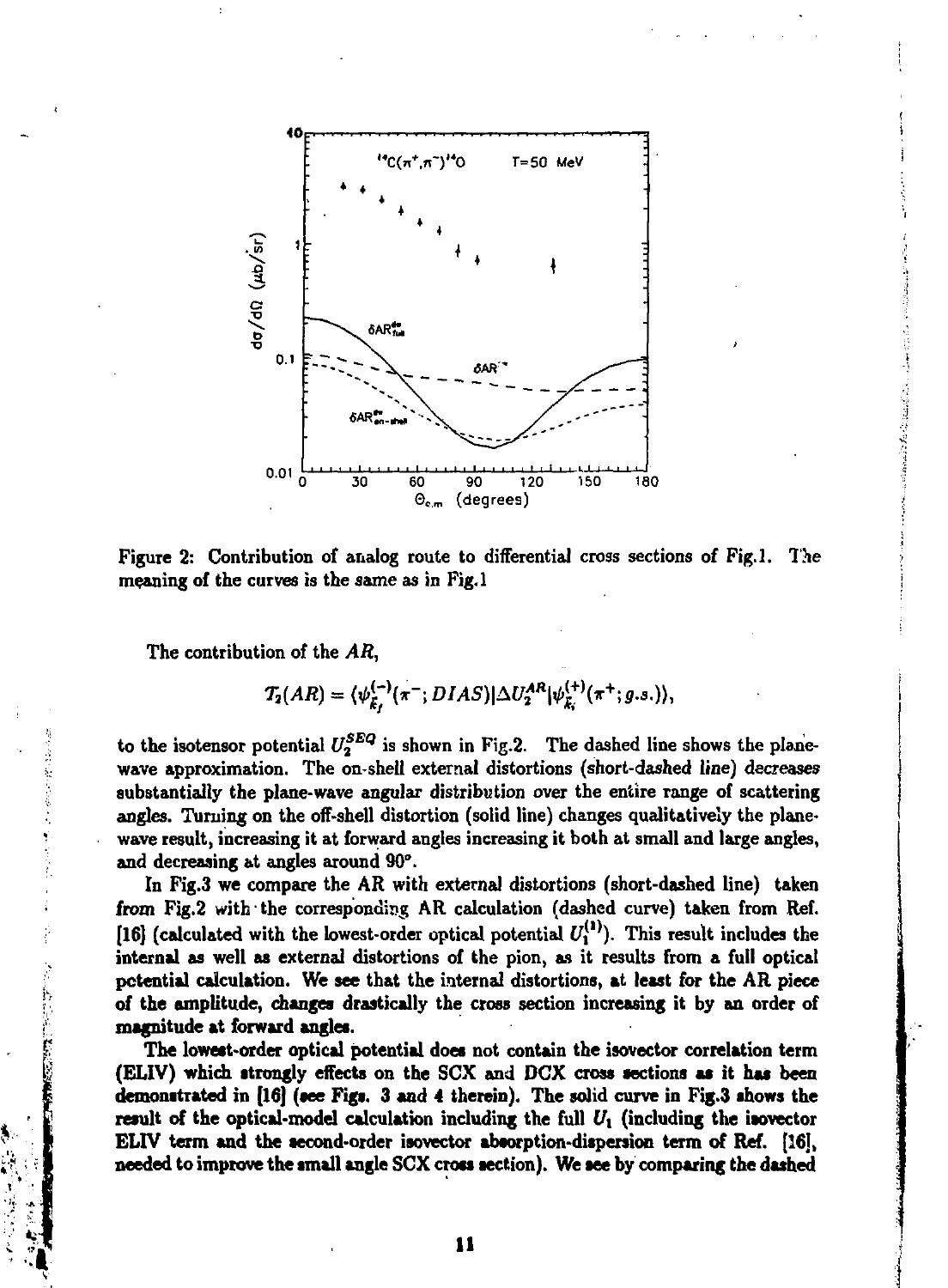

Figure 3: DCX differential cross sections for analog route  ${}^{14}C(\pi^+,\pi^-){}^{14}O$  to DIAS at  $50MeV$ . Solid curve represents the AR transitions calculated within the program PIESDEX [16] with the  $U_1^{(2)}$  contribution, dashed curve is the same but without ELIV term of isovector potential, short-dashed curve corresponds to-tbe solid curve of Fig.2.

and solid curves that the second-order isovector effects are very important corrections for the AR.

## **4.4 Nonanalog Route Transition**

In Fig.4 we show the effect of external distortions on  $U_2^{NAR}$ . The plane-wave result is given by the dashed line. The on-shell distortions (short-dashed line) decreases substantially the plane-wave angular distribution over the entire range of scattering angles. Turning on the off-shell distortion (solid line) changes qualitatively the planewave result, increasing it at forward angles and decreasing it at large angles. The results are qualitatively similar to the results obtained for cases shown in Fig.l. The difference between the solid line and the long-dashed line (the SEQ with external distortions, taken from Fig.l) shows the AR contribution to the SEQ amplitude.

As we said earlier these results may be changed when the internal distortions of the pion are considered. It will interesting to see whether the internal distortions have as large effect for  $U_2^{NAR}$  as they are in Fig.3 for  $\Delta U_2^{AR}$ .

## **4.5 Combined results**

**All Debates** 

「大学のことのない 極度の表現の

In Fig.5 we show the analog route contribution as the short-dashed curve (same as in Fig.3) and the nonanalog route contribution as the dashed line (same in Fig.4).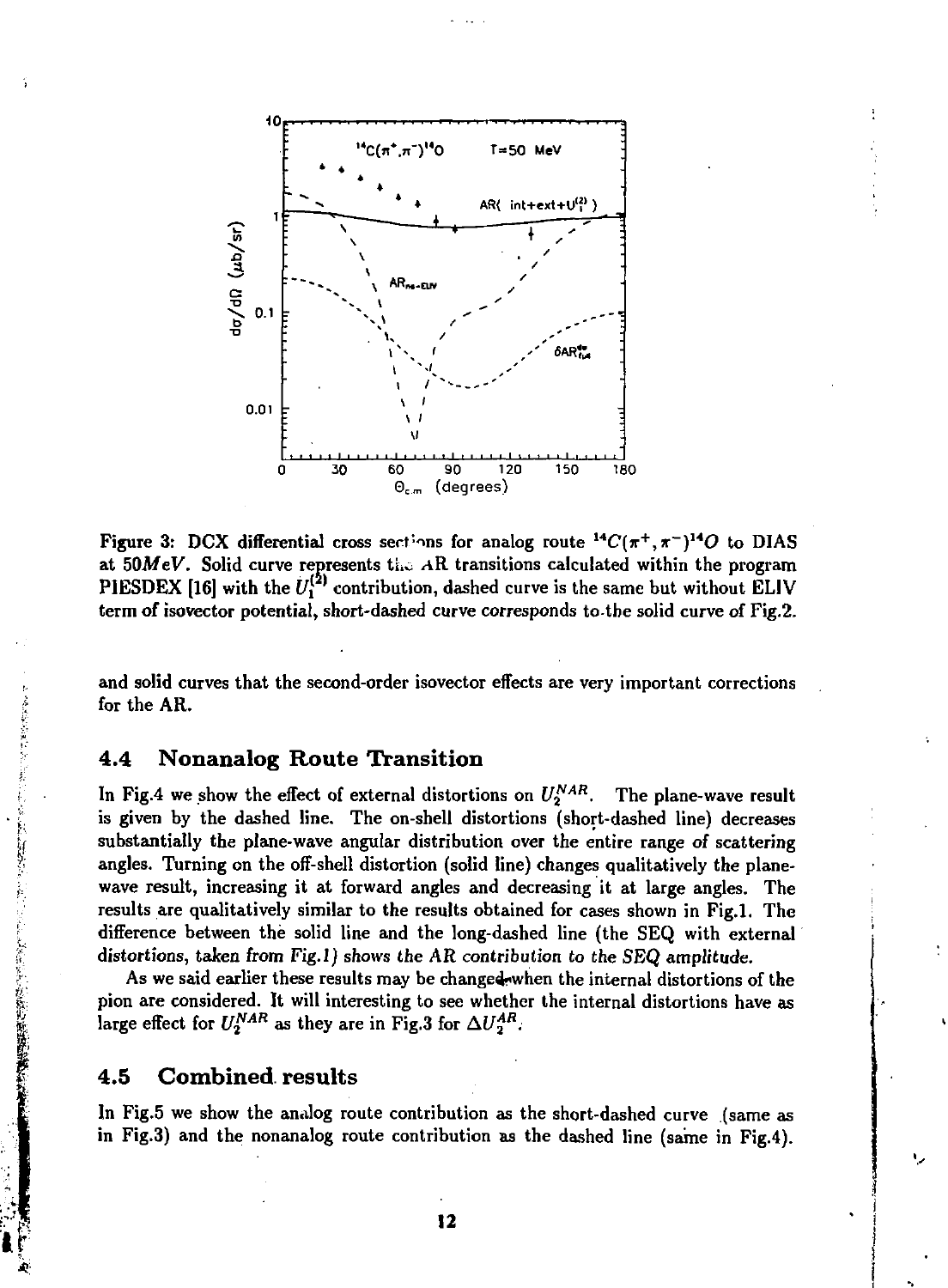

Figure 4: Contribution of nonanalog route to differential cross sections of Fig.1. The meaning of the curves is the same as in Fig.1. The full distorted wave sequential mechanism resulted in long-dashed curve is also presented.

The combined amplitude (14) is shown as the solid line. We see that the result is comparable to the experimental data throughout the whole angular range.

#### Conclusion 4.6

The purpose of this paper is to study the role of the external distortion effects in pionnucleus DCX to DIAS reaction at low energies. The main results could be summarized as following.

We propose an effective method of taking into account the external distortion effects based on the separable approximation of the given optical potential. Due to this method the resulting DW amplitude is given as a product of the plane wave amplitude and the distortion factor, which are expressed in terms of the pion-nucleus form factors. It should be stressed that this method can be also applied to study the effects of external pion distortions in various reaction in which a pion appears in the initial or final states such as in the photo-pion absorption and production reactions, pion absorption processes, etc.

As the particular example of the application of this method we studied the external distortion effect for the sequential mechanism for the DCX to DIAS for. It is shown that the distortion strongly influences the plane wave results increasing the angular distribution at forward angles and decreasing at large angles. The same qualitative effect of the external distortion has been obtained in [8] (DWIA approximation). It is also shown that both the on-shell and off-shell distortion are of an importance.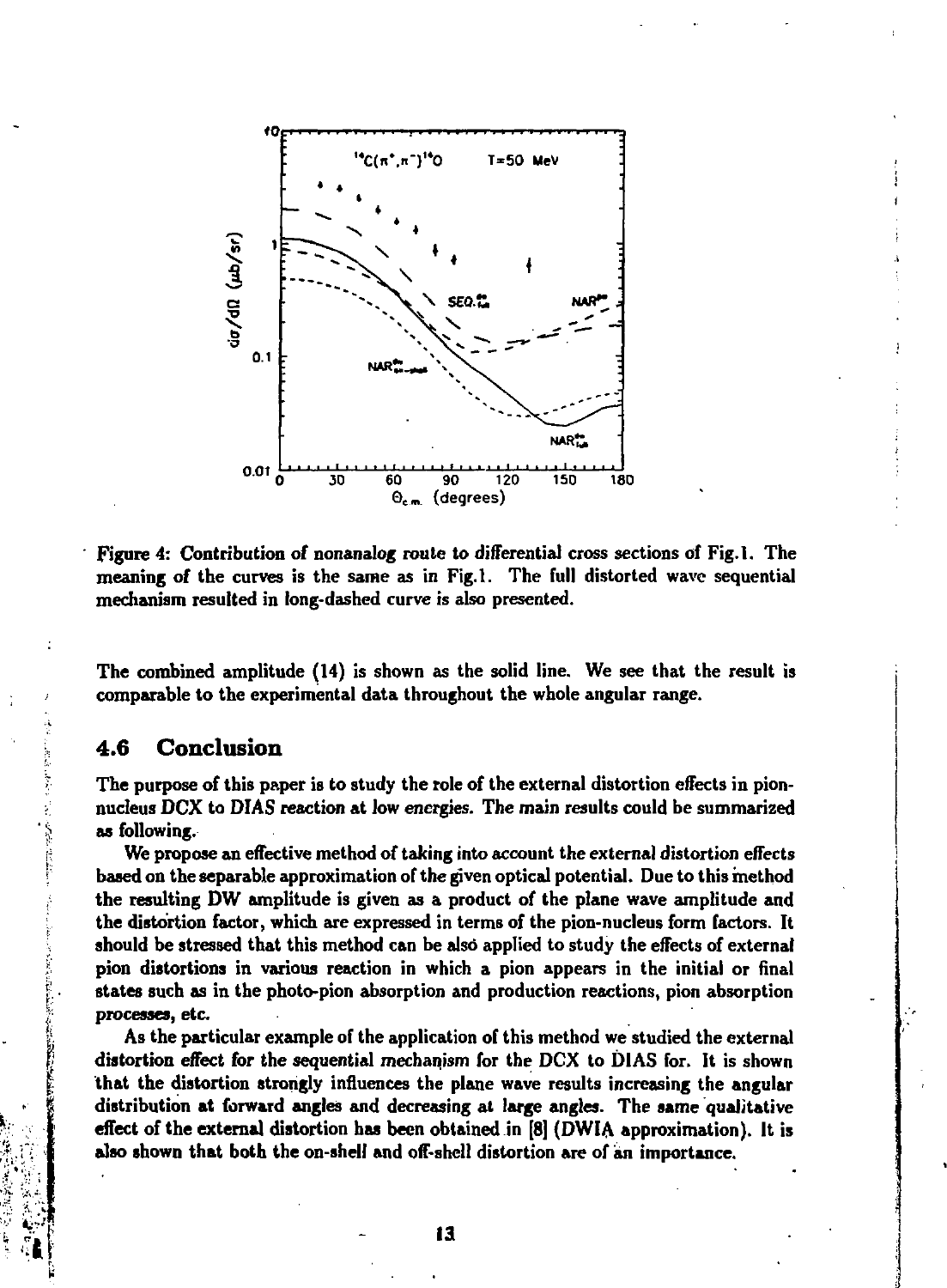

**Figure** 5: Differential cross sections for DCX  $^{14}C(\pi^{+}, \pi^{-})^{14}O$  to DIAS at 50MeV. **Dashed curve represents the distorted wave NAR contribution, short-dashed curve corresponds to the solid curve of Fig.3, solid curve is a summary of given above NAR and AR mechanisms.** 

**We investigated the effect of the analog-route transitions for the DCX to DIAS**  for <sup>14</sup>C at 50 MeV within the framework of the isospin invariant optical model. The **isovector part of the optical potential is fitted to the SCX data. It is shown that the AR contribution to the isotensor** *SEQ — т* **amplitude is moderately small (see Fig.4), but the AR-amplitude interferes constructively with the isotensor NAR-amplitude, and the combined result is comparable to the experimental angular distribution.** 

**We also studied the effect of the internal distortion on the AR transitions, and it is shown that this effect strongly changed the cross section calculated in the distortedwave approximation in which only external distortions are taken into account (see Fig.3). This result indicates am importance of the study of the effect of distortion of**  the virtual pion in the  $SEQ - \pi$  mechanism. This problem is under investigation now, **and the results will be reported in a subsequent publication.** 

# **Acknowledgments**

**M. Khankhasayev would like to thank the hospitality of the Los Alamos National Laboratory where the work was started; M. B. Johnson, M. Khankhasayev and H. Sarafian the Institute for Nuclear Theory of Seattle where the work was continued; and M. B. Johneon and H. Sarafian the Joint Institute for Nuclear Research where the work was concluded. We are also grateful to V. B. Belyaev for discussions.**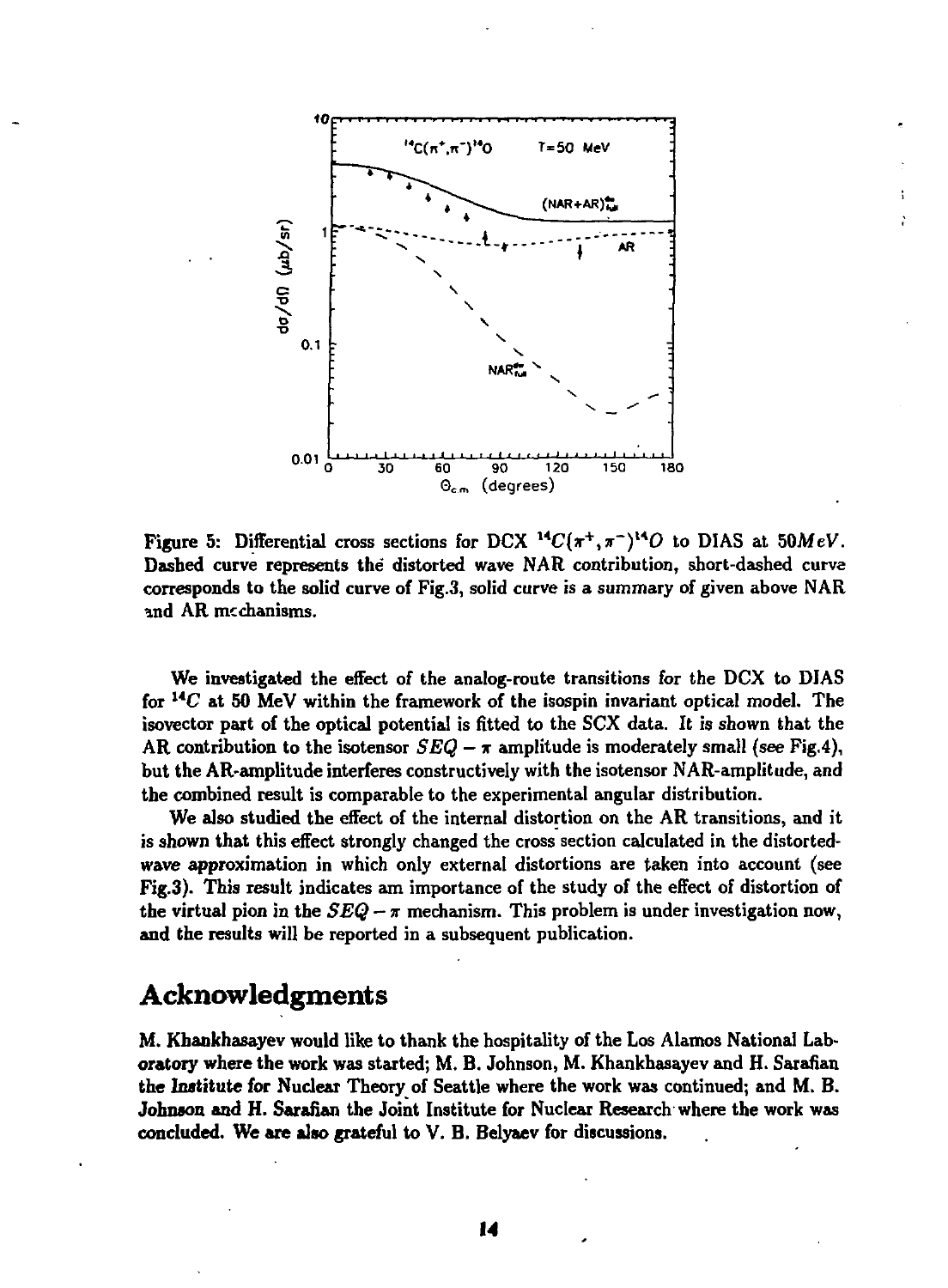# **Appendix A**

In this paper we have adopted the plane-wave sequential DCX amplitude  $T^{SBQ} \equiv U_2^{SBQ}$ described in Fig.1(a) of Ref. [5] as basis of the isotensor interaction (short-range repulsive correlations acting between the two nucleons **are** implicit in the figure). This amplitude entails a sum over **all** intermediate nuclear states, including a piece of *Т ля*  (our Eq.(14)) as taken from Ref. [16]. In order to avoid double counting, we must remove the intermediate **analog** state contribution

$$
\Delta U_2^{AR} = U_1^{(1)} \hat{P} G(E) U_1^{(1)} \tag{A.1}
$$

where  $U_1^{(1)}$  is the isovector part of the lowest-order optical potential (1) corresponding to the pion-nucleon scattering amplitude employed in [5]. Therefore, the OCX scattering amplitude is determined now by Eq.(14), where Eq.(15) is replaced by

$$
T_2^{DWBA} = \langle \psi_{\vec{k}_f}^{(-)}(\pi^-; DIAS) | U_2^{NAR} | \psi_{\vec{k}_i}^{(+)}(\pi^+; g.s.) \rangle, \tag{A.2}
$$

where the isotensor potential  $U_2^{NAR}$  is given by

$$
U_2^{NAR} \equiv U_2^{SEQ} - \Delta U_2^{AR}.\tag{A.3}
$$

The analog route contribution,  $T^{AR}$ , in Eq.(14) is calculated with the lowest-order isovector optical potential following Ref. [16].

In this Appendix we describe our procedure of calculating the analog route contribution to  $U_2^{\mathcal{S}\mathcal{L}Q}$ , which in terms of the scattering amplitude reads as

$$
\Delta F^{AR} \equiv -\frac{\tilde{\omega}}{2\pi} \Delta U_2^{AR},\tag{A.4}
$$

where  $\bar{\omega}$  is the reduced mass of the pion-nucleus system.

To be consistent with the calculation of *TAR ,* we take the lowest-order optical potential in the following form (compare with Eq.(31))

$$
-\frac{2\tilde{\omega}}{4\pi}U(r) = b_{eff}^{(1)}\rho(r) - c_{eff}^{(1)}\vec{\nabla}\rho(r)\vec{\nabla} + c_{eff}^{(1)}\frac{\tilde{\omega}}{2M}\vec{\nabla}^2\rho(r),
$$
(A.5)

where the parameters  $b_{eff}^{(1)}$  and  $c_{eff}^{(1)}$  are determined (see Ref. [16] ) as

$$
b_{eff}^{(1)} \equiv k^2 \lambda_{s1}^{(1)}/4\pi A
$$

and

$$
c_{eff}^{(1)} \equiv \lambda_{pl}^{(1)}/4\pi A
$$

The parameters  $\lambda_{n1}^{(1)}$  and  $\lambda_{n1}^{(1)}$  are related to the single-nucleon parameters  $b_1$  and  $c_1$  of the MSU optical potential [18] as

$$
b_1 = \lambda_{s1}^{(1)} (k^2/8\pi p_1),
$$
  

$$
c_1 = \lambda_{p1}^{(1)} (p_1/8\pi),
$$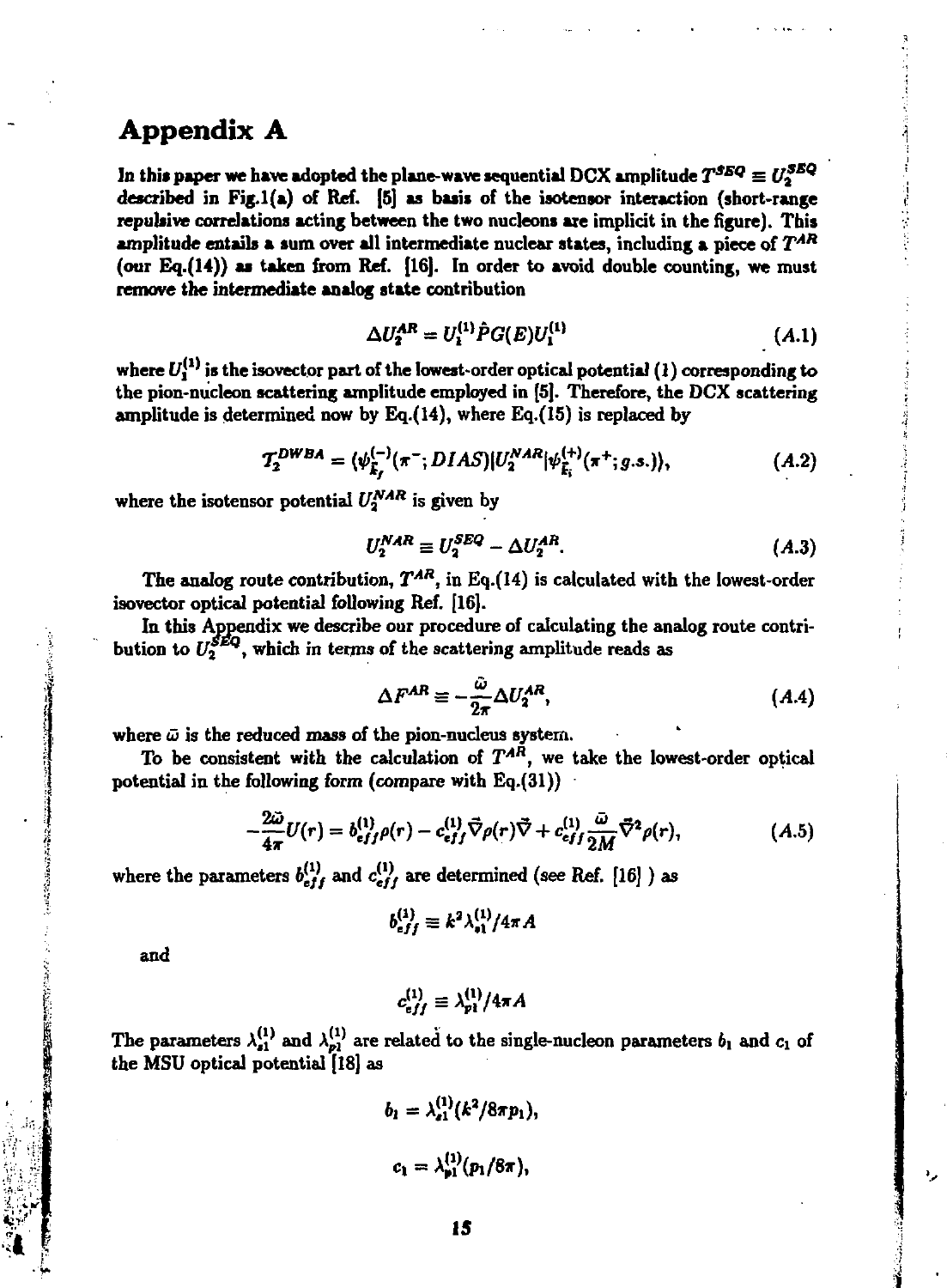where  $p_1 = (1 + \epsilon)/(1 + \epsilon/A)$ ,  $\epsilon = \omega_{\pi}/M_N$ ,  $\omega_{\pi}$  is the pion energy and  $M_N$  is the nucleon mass. In the plane-wave approximation the expression for  $\Delta F^{AR}$  is

$$
\langle \vec{k}_f | \Delta F^{AR}(PW) | \vec{k}_i \rangle = -\frac{\omega}{2\pi} \int \frac{d\vec{q}}{(2\pi)^3} \langle \vec{k}_f | U_1^{(1)} | \vec{q} \rangle \frac{1}{E(k) - E(q) \pm i\delta} \langle \vec{k}_f | U_1^{(1)} | \vec{k}_i \rangle. \quad (A.6)
$$

Decomposing  $\Delta F^{AR}$  into the partial wave series (see Eq.(20)), and using the rankone **separable** approximation to the optical potential (A.5) (sec Eq.(32) and Appendix B), for a partial wave component we obtain

$$
\Delta F_{\alpha}^{AR}(PW) = -(\frac{\tilde{\omega}}{2\pi})^2 k U_{1;\alpha}^{(1)}(k_f, k_f) U_{1;\alpha}^{(1)}(k_i, k_i) \xi_{\alpha}^{(1)}(k_f, k_i), \qquad (A.7)
$$

where

$$
\xi_{\alpha}^{(1)}(k_f, k_i) = \frac{1}{\pi \epsilon_{\pi A}(k)} \int_{0}^{\infty} \frac{q^2 dq}{2\pi^2} \frac{g_{\alpha}^2(q)}{g_{\alpha}(k_f)g_{\alpha}(k_i)} \frac{1}{E(k_i) - E(q) + i\delta}.
$$
 (A.8)

The partial wave components  $U_{1;\alpha}^{(1)}$  of the optical potential (A.1) and the corresponding pion-nucleus form factors *ga(k)* are determined by Eqs. (B.4) and (B.13), where the parameters  $\alpha_i$  are related to the parameters  $b_{eff}^{(1)}$  and  $c_{eff}^{(1)}$  as  $\alpha_1 = b_{eff}^{(1)}$ ,  $c_{eff}^{(1)}(\bar{\omega}/2M)$  and  $\alpha_3 = c_{eff}^{(1)}(1 - \bar{\omega}/2M)$ .

To calculate the effect of external distortion of the pion wave we use same procedure as for  $U_2^{3pq}$  (see Subsections 2.3 - 2.6). Using (28) we obtain

$$
\Delta F_{\alpha}^{AR}(k_f, k_i; DW) = \gamma_{\alpha}^{DW}(k_f, k_i) \Delta F_{\alpha}^{AR}(k_f, k_i; PW), \qquad (A.9)
$$

where the distortion factors  $\gamma_{\alpha}^{DW}$  are determined in (29).

# Appendix В

In this Appendix we present the procedure of obtaining the pion-nucleus form-factors for a given pion-nucleus potential using Bateman's separable approximation method [22].

The  $\pi$ -nucleus potential (31) in the momentum space is of the form:

$$
V(\vec{k}',\vec{k}) \equiv -\frac{2\bar{w}}{4\pi}U(\vec{k}',\vec{k}) = \rho(\vec{k}',\vec{k})\left[a_1 + a_2(k^2 + k'^2) + a_3(\vec{k}'\cdot\vec{k})\right],\tag{B.1}
$$

where  $a_1 \equiv b_{eff}, a_2 \equiv c_{eff} \tilde{w}/2M, a_3 \equiv c_{eff}(1 - \tilde{w}/2M)$  and

$$
\rho(\vec{k}',\vec{k}) = \int d\vec{r} e^{i(\vec{k}'-\vec{k})\vec{r}} \rho(r) \qquad (B.2)
$$

is the nuclear form factor.

Expanding this potential into the partial wave series:

$$
V(\vec{k}', \vec{k}) = \sum_{l=0}^{\infty} (2l+1) P_l(\hat{k}\hat{k}') V_l(k, k')
$$
 (B.3)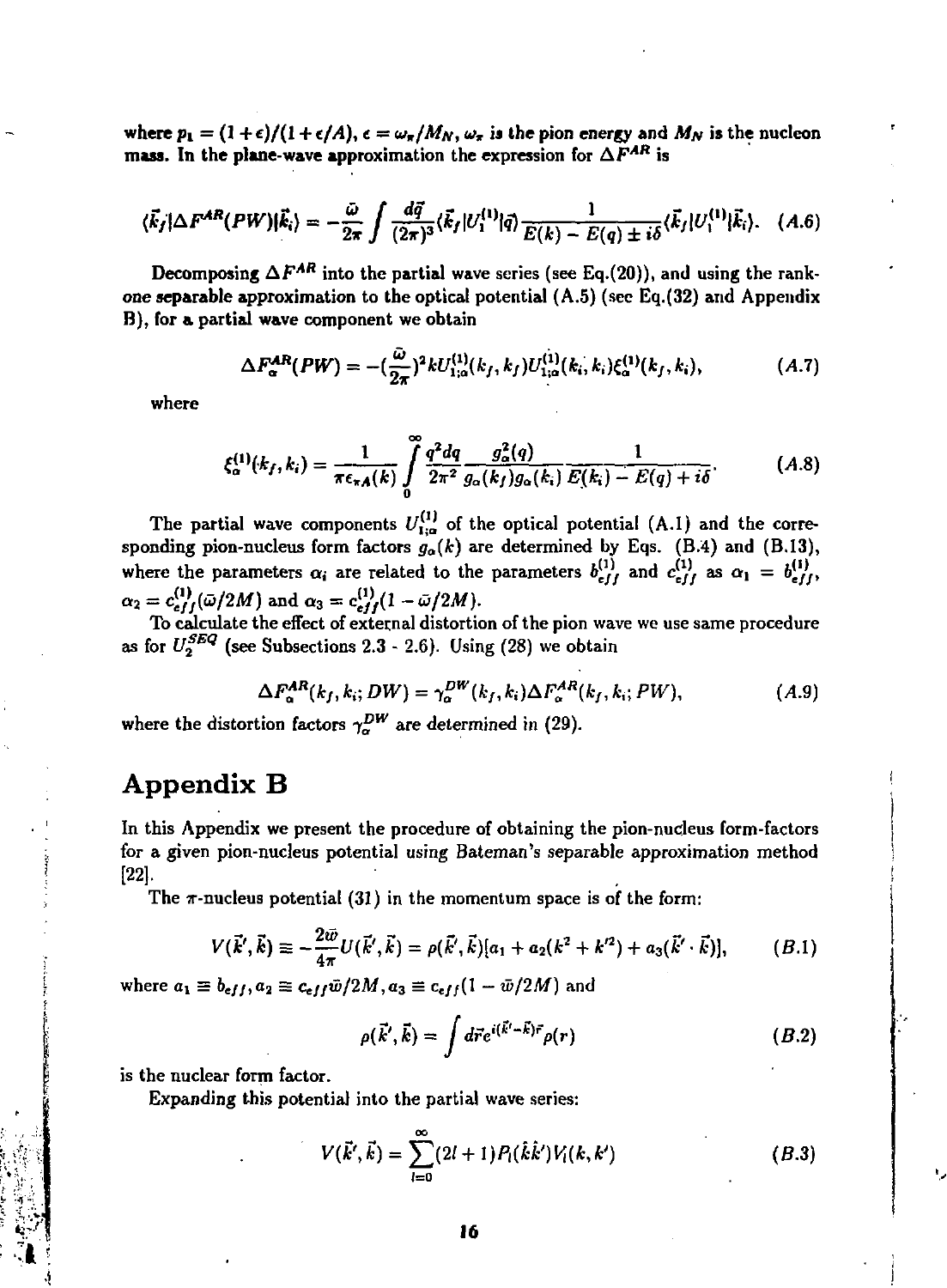**we obtain** 

$$
V_i(k',k)=\rho_i(k',k)[a_1+a_2(k^2+k'^2)]+\frac{a_3kk'}{(2l+1)}[l\rho_{l-1}(k',k)+(l+1)\rho_{l+1}(k',k)],\ (B.4),
$$

**where** 

$$
\rho_l(k',k) = 4\pi \int\limits_0^\infty dr r^2 \rho(r) j_l(k'r) j_l(kr), \qquad (B.5),
$$

 $j_i(z)$  is the spherical Bessel function.

**The Bateman method consists of an approximation of any short-range interaction by the separable potential of the rank-N using the following procedure [22]** 

$$
V_L(k',k) \approx V_L^{(N)}(k',k) = \sum_{i,j=1}^N V_L(k',s_i) (d_L^{-1})_{ij} V_L(s_j,k), \qquad (B.6),
$$

where  $d_{ij} = V_L(s_i, s_j)$  and  $s_i$  are given values of k and k' at which the approximate potential surface  $V_L^{(N)}(k',k)$  coincides with the initial surface  $V_L(k',k)$ .

For the Gaussian type nuclear density

$$
\rho(r)=\rho_0(1+war^2)exp(-\alpha r^2), \qquad (B.7),
$$

the partial wave component of  $\rho_l(k',k)$  is

$$
\rho_l(k',k)=\frac{2\pi^2}{2l+1}\rho_0\frac{1}{(kk')^{1/2}}D_l(k',k)[1+w(1-\frac{kk'}{2\alpha})]+w\frac{kk'}{4\alpha}[D_{l-1}(k',k)+D_{l+1}(k',k)],
$$
\n(B.8),

**where** 

今回は、現在は、日本の日本の日本には、まずを示した、各部の総合が最も発展した。

$$
D_l(k',k) = \frac{1}{2\alpha} exp[-\frac{k^2 + k'^2}{4\alpha}] I_l(\frac{kk'}{2\alpha})
$$
 (B.9),

**Taking into account that the modified Bessel function**  $I_{L+1/2}(z) \sim z^{L+1/2}$  **as**  $z \to 0$ **one can factorize a trivial power dependence of momenta** *{kk')<sup>L</sup>*  **in the partial potential**   $V_L(k'k)$ , i.e.

$$
V_L(k',k) = k'^L k^L \tilde{V}_L(k',k) \qquad (B.10),
$$

Now the potential  $\tilde{V}_L(k',k)$  has a pronounced bell-like shape for all partial waves. This makes it possible to obtain a good approximation for  $\tilde{V}_L(k',k)$  by the rank-one **separable potential [22]** 

$$
\tilde{V}_L(k',k) \approx \tilde{V}_L^{(1)}(k',k) = \lim_{s \to 0} \tilde{V}_L(k',s) \tilde{V}_L(s,k)/V_L(s,s), \qquad (B.11),
$$

using the same value of  $s = 0$  for all partial waves.

**Using (B.4), (B.S) and (B.10) we obtain the following approximation of the given**  potential  $V_L(k',k)$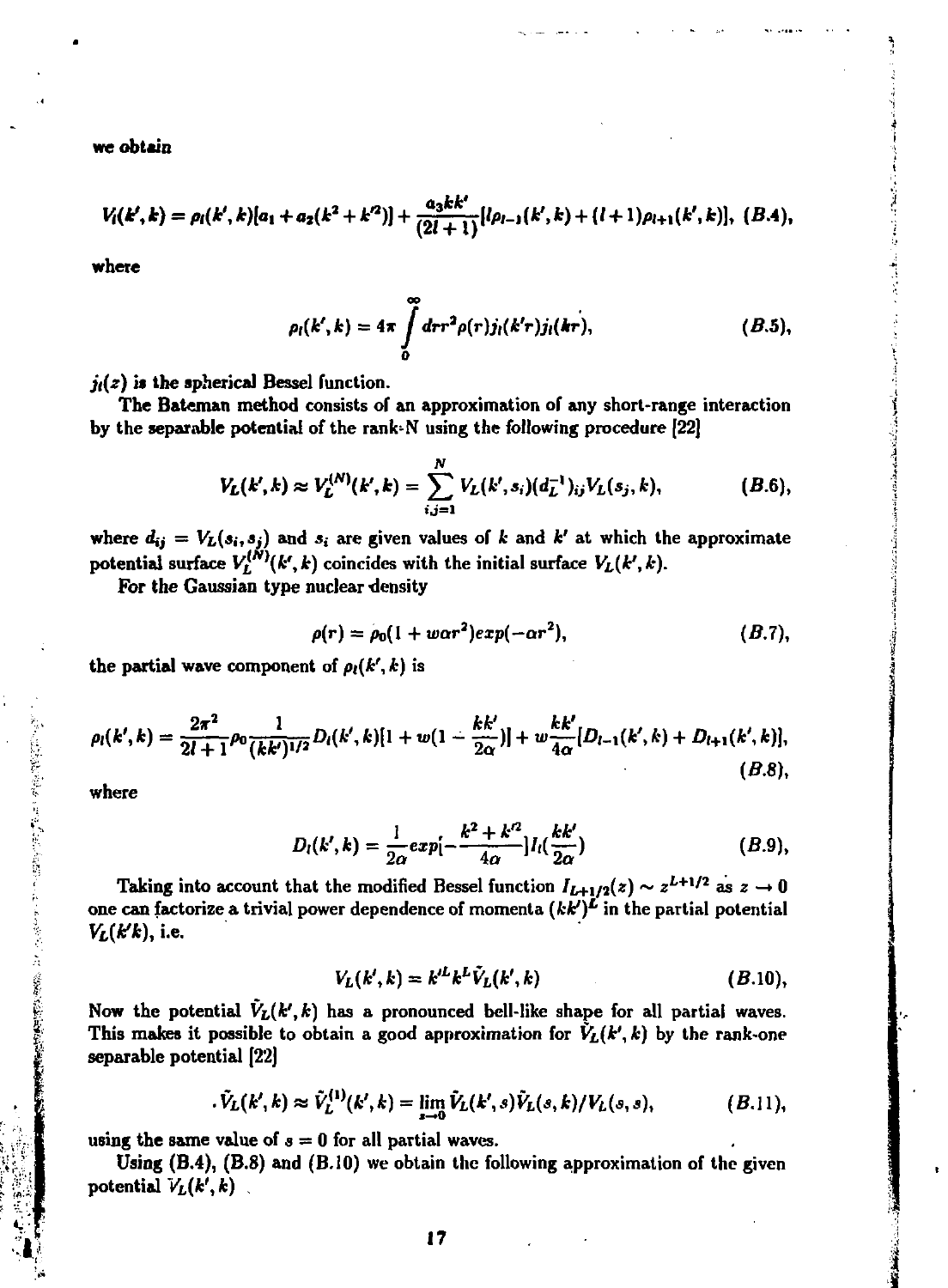$$
V_L(k',k)=g_L(k')g_L(k)\gamma_L,\qquad (B.12),
$$

where the x-nucleus form-factors are of the form

$$
g_L(k) = k^L exp(-z)[1 - \beta_1 z - \beta_2 z^2], z = k^2/4\alpha,
$$
 (B.13),

the strength parameter

$$
\gamma_L = \frac{2\pi}{(2L+1)!!} \frac{1}{(2\alpha)^{L+1}} \sqrt{\frac{\pi}{\alpha}} G_L,
$$
  
\n
$$
G_L \equiv \rho_0 [a_1(1+w \frac{2L+3}{2}) + 2\alpha a_3 L(1+w \frac{2L+1}{2})], \qquad (B.14),
$$

and the parameters  $\beta_1$  and  $\beta_2$  are

$$
\beta_1 = [w(1 + L\eta) - 4\alpha \frac{a_2}{a_1} (1 + w(L + 3/2))]/D_L,
$$
  
\n
$$
\beta_2 = 4\alpha \frac{a_2}{a_1} w/D_L,
$$
  
\n
$$
D_L \equiv 1 + L\eta + w(L + 3/2)(1 + \frac{L(2L + 1)}{2L + 3}\eta),
$$
  
\n
$$
\eta = 2\alpha a_3/a_1
$$
 (B.15)

Here  $a_1$ ,  $a_2$  and  $a_3$  are the parameters of the optical potential (see Eq.(B.1)), and  $\rho_0$ . w and  $\alpha = 1/a^2$  are the parameters of the nuclear density.

# **References**

- [1] J. Navon et al., Phys. Rev. Lett. 52(1984)105
- [2] A. Altman et al., Phys. Rev. Lett. 55(1985)1273
- [3] M.J. Leitch et al., Phys. Rev. Lett. 54(1984)14824
- [4] M.J. Leitch et al., Phys. Rev. C39(1989)2356
- [5] E.R. Siciliano, M.B. Johnson and H. Sarafian, Ann. of Phys. 203(1990)1
- [6] T. Karapiperis and M. Kobayashi, Phys. Rev. Lett. 54(1985)1230
- [7] M. Bleszynsky and G.J. Glauber, Phys. Rev. C26(1987)681
- [8] Q. Haider and L.C. Liu, Z. Phys. A335(1990)437
- [9] Q. Haider and L.C. Liu, J. Phys. G14(1988)1527; G15(1989)934
- [10] D.S. Koltun and M.S. Singham, Phys. Rev. C419(1990)2266
- [11] E. Oset, M.Kh. Khankhasayev, J. Nieves, H. Sarafian and M.J. Vicente-Vacas (Subm. to Phys. Rev. C)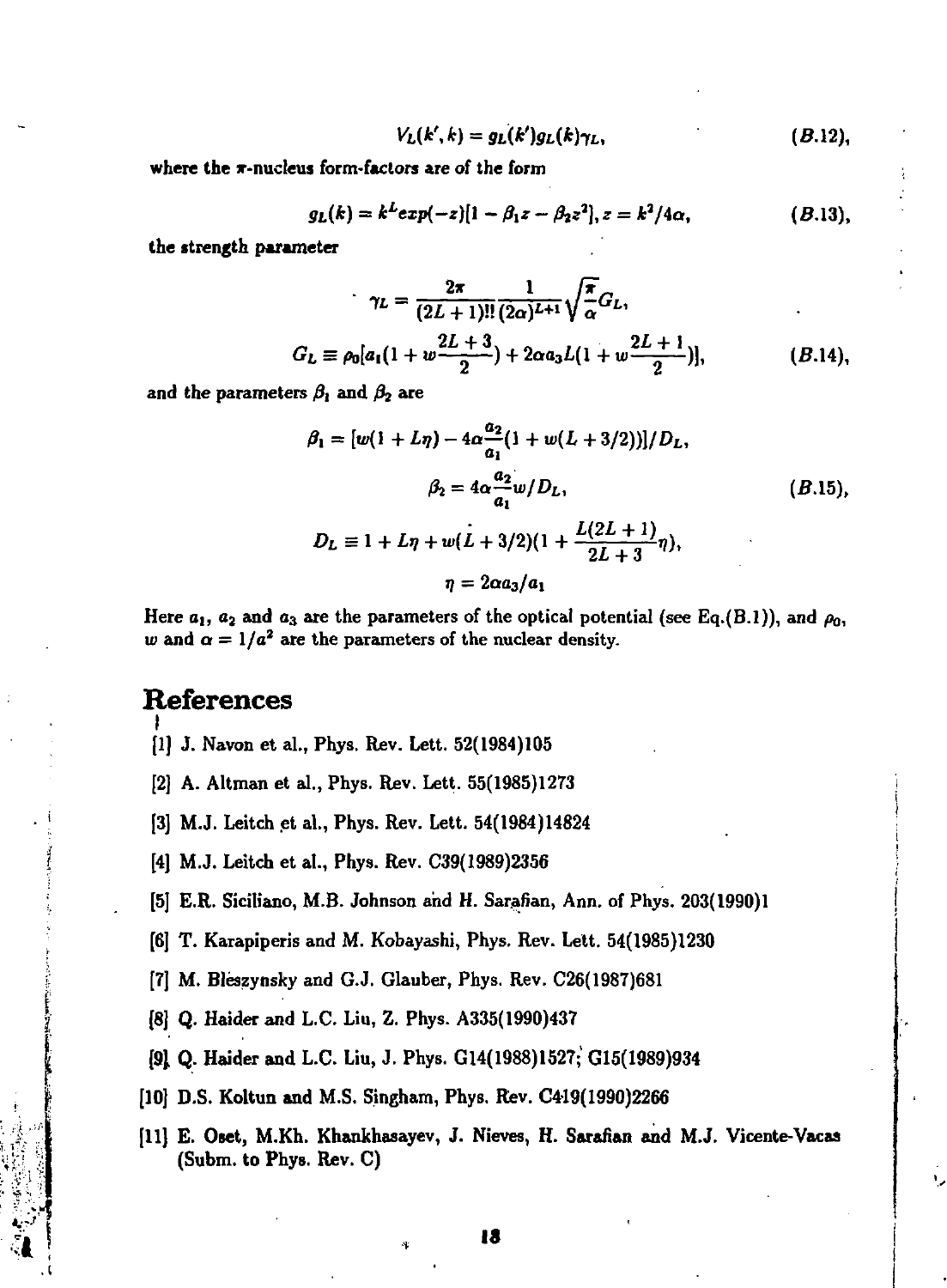- [12] M.'B. Johnson, E. Osct, H. Sarafian, E.R. Siciliano, M.J. Vicentc-Vacas, Phys. Rev. C44(1991)2480
- [13] M.F. Jiang and D.S. Koltun, Phys. Rev. C42(1990)2662
- [14] M.B. Johnson, Phys. Rev. C22( 1980)192
- [15] M.B. Johnson and E.R. Siciliano, Phys. Rev. C27(1983)730
- [16] E.R. Siciliano, M.D. Cooper, M.J. Johnson- and M.J. Leitch, Phys. Rev. 034(1986)267
- [17] M.L. Goldberger and K.M. Watson, Collision Theory, Wiley, New-York, 1964
- [18] K. Strieker, H. McManus and J.A. Carr, Phys. Rev. C19(1979)929; C22(1980)2043 J.A. Carr, H. McManus and K. Stricker, Phys. Rev. C25(1982)952
- [19] R. Seki, K. Masutani, M. Oka and K. Yazaki, Phys. Lett. B97(1980)200 R. Seki and K. Masutani, Phys. Rev. C27(1983)2799 R. Seki, K. Masutani and K. Yazaki, Phys. Rev. C27(1983)2817
- [20] O. Meirav, E. Friedman, A. Altman, M. Mannach, R.R. Johnson and D.R. Gill, Phys. Lett. B199(1987)5
- [21] M.Kh. Khankhasayev and N.S. Topilskaya, Phys. Lett. B217(1989)14
- [22] V.B. Belyaev, Lectures on the Theory of Few-Body Systems, Springer Series in Nuclear and Particle Physics, Springer-Verlag, Berlin, 1990

Received by Publishing Department on March 3,1993.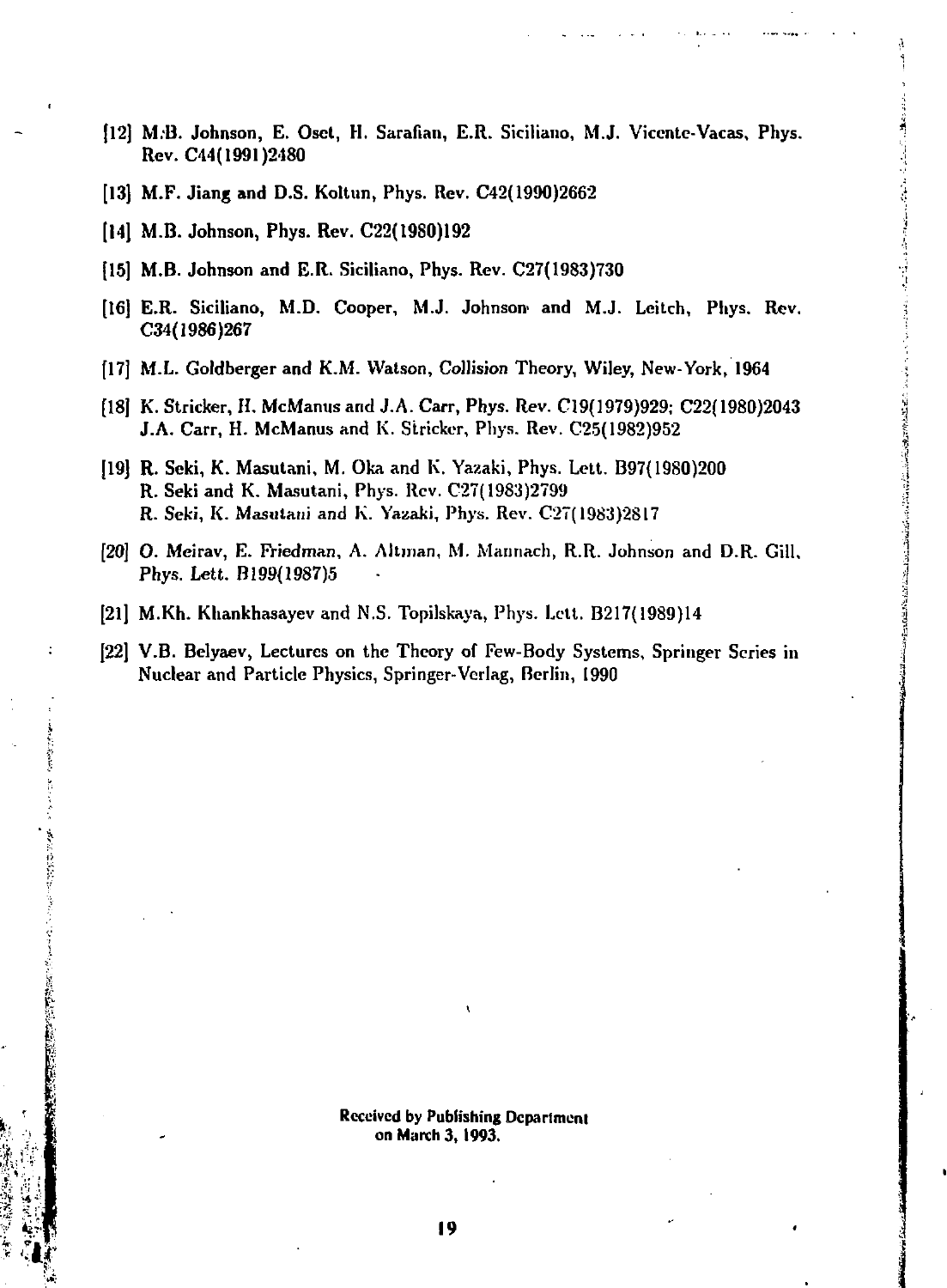# **SUBJECT CATEGORIES OF THE JINR PUBLICATIONS**

| Index | Subject                                                          |
|-------|------------------------------------------------------------------|
|       | 1. High energy experimental physics                              |
|       | 2. High energy theoretical physics                               |
|       | 3. Low energy experimental physics                               |
|       | 4. Low energy theoretical physics                                |
|       | 5. Mathematics                                                   |
|       | 6. Nuclear spectroscopy and radiochemistry                       |
|       | 7. Heavy ion physics                                             |
|       | 8. Cryogenics                                                    |
|       | 9. Accelerators                                                  |
|       | 10. Automatization of data processing                            |
|       | 11. Computing mathematics and technique                          |
|       | 12. Chemistry                                                    |
|       | 13. Experimental techniques and methods                          |
|       | 14. Solid state physics. Liquids                                 |
|       | 15. Experimental physics of nuclear reactions<br>at low energies |
|       | 16. Health physics. Shieldings                                   |
|       | 17. Theory of condensed matter                                   |
|       | 18. Applied researches                                           |
|       | 19. Biophysics                                                   |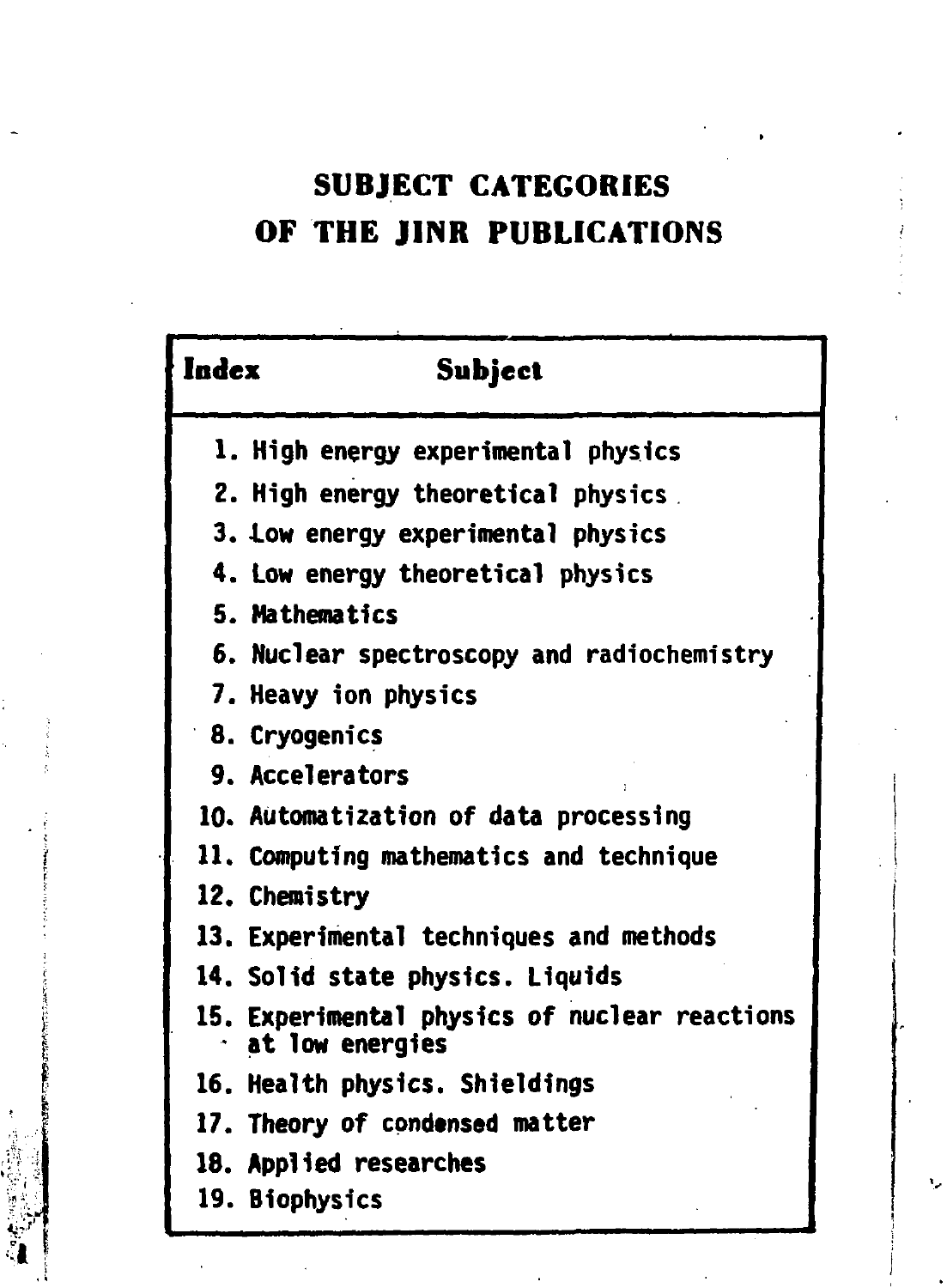医阴道神经神经神经神经神经经 计可行 医肾管管腔镜镜镜镜镜检查器

## **ХанхасаевМ.Х. идр. Е4-93-60**  Роль внешнего искажения пионов **в реакции двойной перезарядки при низких энергиях**

Рассмотрена роль внешнего искажения пионов при изоупругом рассеянин с перезарядкой (в рамках изослин-инвариантной оптической модели). Разработан метод учета пионного искажения, основанный на приближении сепарабельного разложения оптического потенциала в импульсном пространстве. Данный метод обеспечивает простую процедуру расчета эффектов искажения для однократной и двойной перезарядки пионов в изоупругих каналах рассеяния. Наш полход позволяет проанализировать роль искажения пионов на энергетической и внеэнергетической поверхности для данного парциального канала. Представлен результат расчета внешнего искажения пионов для механизма последовательного рассеяния в реакции  ${}^{14}C_{\{n+1, n=1\}}$ <sup>14</sup>О при 50 МэВ. Показано, что данное искажение приводит к небольшому увеличению дифференциального сечения при малых углах и уменьшению при больших углах рассеяния.

Работа выполнена в Лаборатории теоретической физики ОИЯИ.

Препринт Объединенного института ядерных исследований. Дубиа, 1993

**Khankhasayev M.Kh. et al.** E4-93-60 **Effect of Pion External Distortion on Low Energy Pion Double-Charge-Exchange** 

**中国語法研究上** 

**【大学生的方法》第10** 

**The effects of the external pion distortion for isoelastic charge exchange scattering (within the framework of the isospin invariant optical model) is considered. An approximated method of taking into account the distortion based on the separable expansion of the optical potential in momentum space is developed. This method provides a simple procedure to calculate the distortion effects for SCX and DCX pion isoelastic scattering channels. Our approach makes it possible to analyze the role of on- and off-shell pions for the given partial wave channels. The result of external distortions for sequential**  scattering  $^{14}C(\pi^+,\pi^-)^{14}O$  at 50 MeV is presented. It is shown that this **distortion gives a small enhancement to forward and reduces the differential cross sections at large angles.** 

**The investigation has been performed at the Laboratory of Theoretical Physics, JINR.** 

Preprint of the Joint Institute for Nuclear **Reiearch. Dubna, 1**993